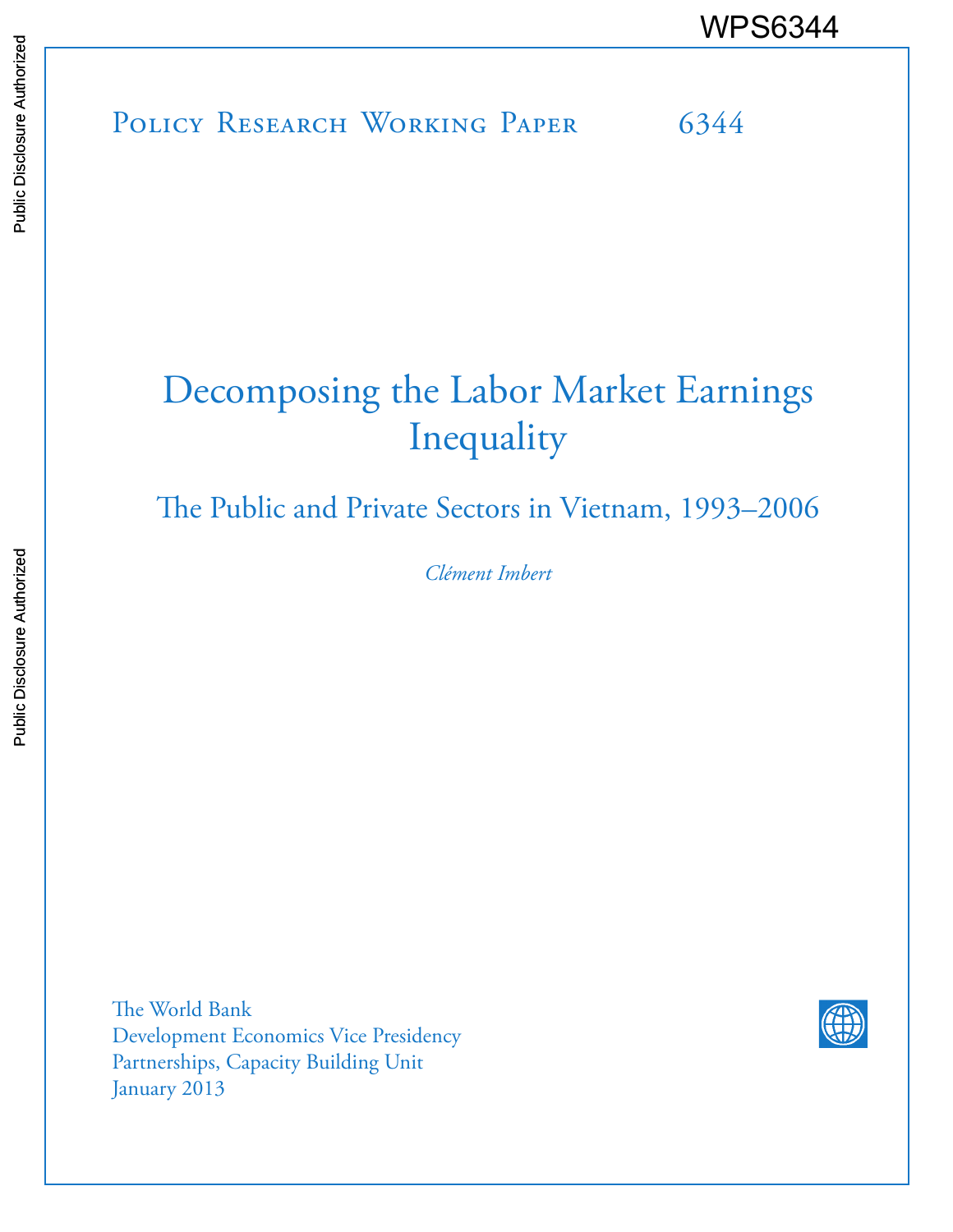#### POLICY RESEARCH WORKING PAPER 6344

### **Abstract**

: In contrast with the typical transition to a market economy, earnings inequality in Vietnam between 1993 and 2006 appears to have decreased, and the earnings gap in favor of public employees appears to have widened. The paper uses a comparative advantage model to disentangle the effect of sorting workers across sectors from the effect of the differences in returns to workers' skills. The selection of the best workers into the public sector is clearly an important component of the explanation for the public-private sector earnings gap,

but the widening of this gap over time is primarily due to changes in the compensation patterns. The paper finds that, in the 1990s, public employees were underpaid compared with their earning potential in the private sector whereas, in the early 2000s, public employees earned similar returns to their comparative advantage in the public and private sectors. The increasing homogeneity in returns to skills in the Vietnamese labor market appears to explain both the increase in the publicprivate pay gap and the decrease in overall inequality.

*The Policy Research Working Paper Series disseminates the findings of work in progress to encourage the exchange of ideas about development*  issues. An objective of the series is to get the findings out quickly, even if the presentations are less than fully polished. The papers carry the *names of the authors and should be cited accordingly. The findings, interpretations, and conclusions expressed in this paper are entirely those of the authors. They do not necessarily represent the views of the International Bank for Reconstruction and Development/World Bank and its affiliated organizations, or those of the Executive Directors of the World Bank or the governments they represent.*

This paper is a product of the Partnerships, Capacity Building Unit, Development Economics Vice Presidency. It is part of a larger effort by the World Bank to provide open access to its research and make a contribution to development policy discussions around the world. Policy Research Working Papers are also posted on the Web at http://econ.worldbank.org. The author may be contacted at imbert@pse.ens.fr.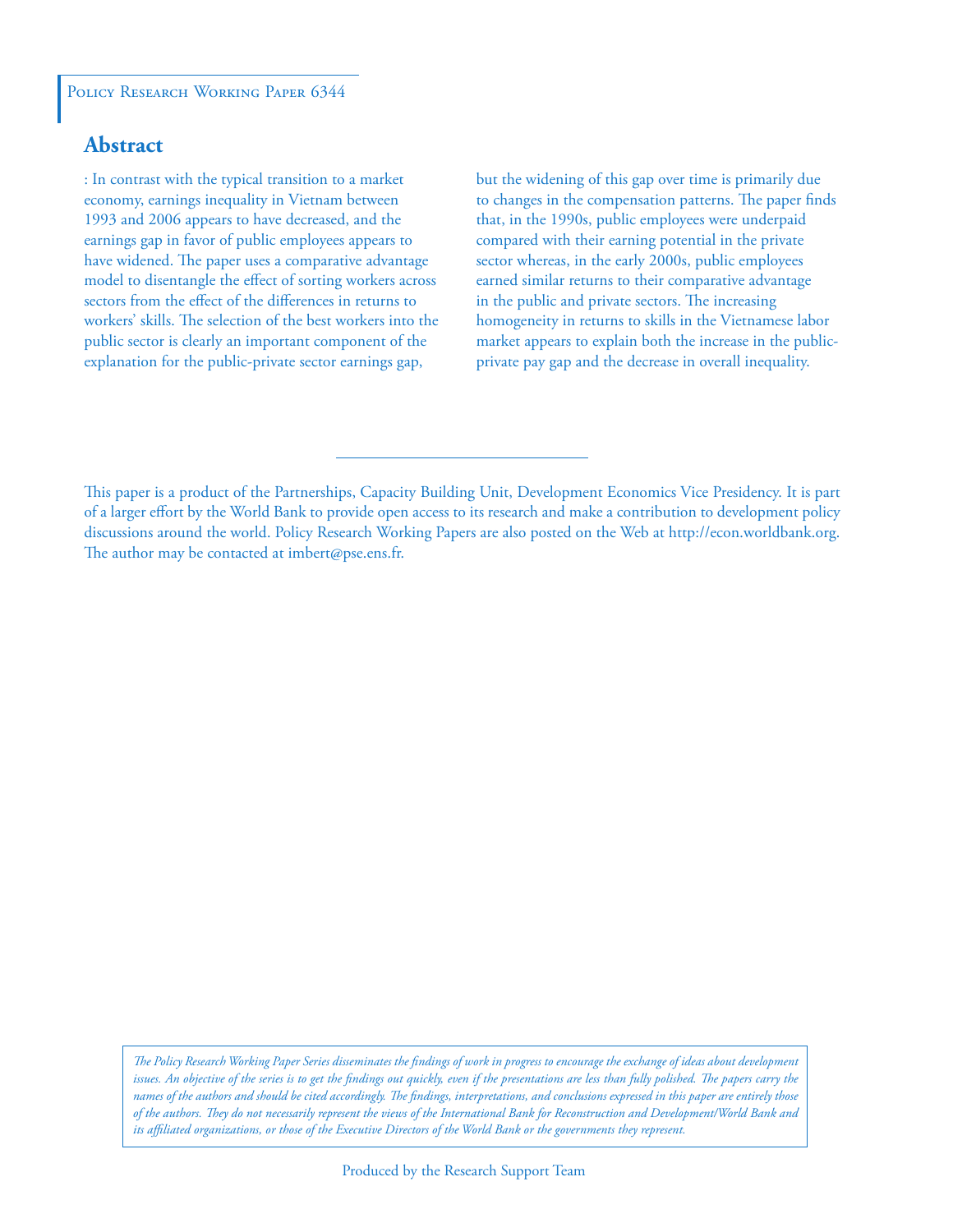## Decomposing the Labor Market Earnings Inequality: The Public and Private Sectors in Vietnam, 1993–2006

*Clément Imbert\** 

Keywords: Labor market inequality, Public sector, Transition.

JEL classification codes: J45, J31, P31

Sector Board: Public Sector Governance (PSM)

\* Clément Imbert is a PhD student at the Paris School of Economics, 48 bd Jourdan 75014 Paris. His email address is imbert@pse.ens.fr. The author wishes to thank Elisabeth Sadoulet, Abhijit Banerjee, François Bourguignon, Gary Fields, Thomas Lemieux, Martin Rama, Martin Ravallion, and Dominique Van de Walle as well as three anonymous referees for their helpful comments. This paper also benefited from the questions of the participants at the Northeast Universities Development Consortium Conference, the European Economic Association Conference, and the Paris School of Economics Development Lunch. Thanks also to Bryan McCaig for sharing his codes on the VHLSS panels and to Thomas Breda, Barbara Coello, Lucie Gadenne, and Luke Haywood for many fruitful discussions. Finally, the author is extremely grateful to Marc Gurgand for his patient supervision.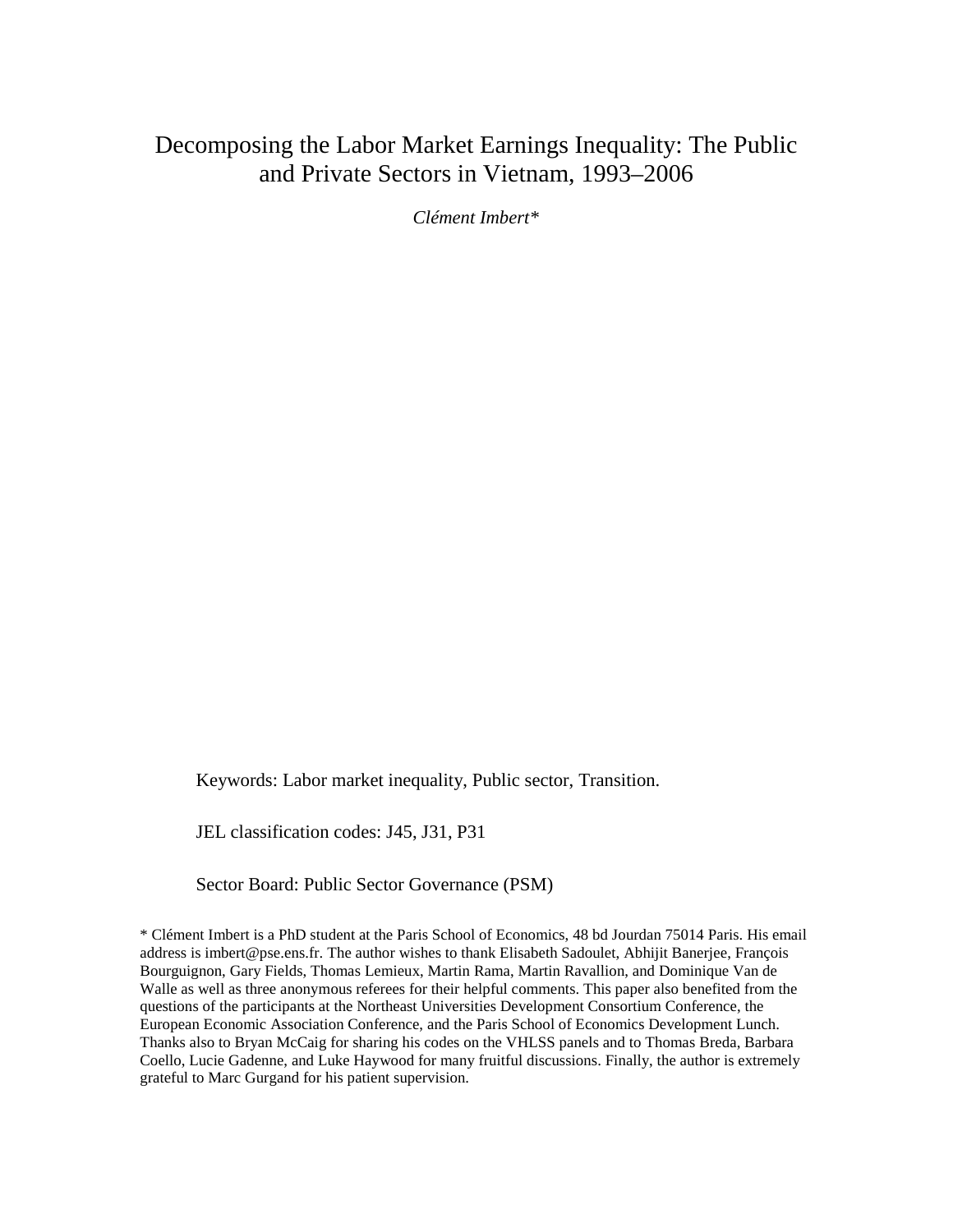What happens to labor market earnings inequality during the transition from a communist to a communist capitalist regime? When we attempt to understand Vietnamese history over the last two decades, the lessons from previous experiences in Eastern Europe of transitions to a market economy might be misleading. Vietnam did not experience massive layoffs from public firms or ownership transfers to private stakeholders (Frydman et al. 1999). The Communist Party Congress of 2001 decided against the drastic privatization agenda that was proposed by the World Bank and the International Monetary Fund in the aftermath of the 1998 financial crisis (see Painter 2005). Instead, the Communist Party entrusted public enterprises, rebaptized as "general companies," with a leading role in Vietnam's development strategy (Eglinger 2005; Fforde 2007). Private enterprises, in contrast, were only given legal existence gradually during the 1990s and were slow to develop in a very unfavorable environment (Mac Millan and Woodruff 1999). In this sense, Vietnam's transition toward a market economy is similar to China's transition.

Another important difference between Vietnam and the typical transition case is the small size of the labor market: in the 1990s, Vietnam was a predominantly agrarian economy composed of self-employed farmers. Major developments in inequality and poverty were brought about by land distribution (Ravallion and van de Walle 2006) and trade liberalization, which boosted rice exports (McCaig 2009). In turn, these groundbreaking changes in (mostly self-employed) agricultural production fueled the growth of the wage employment sector, as shown by Edmonds and Pavcnik (2006). In this sense, "scrutinizing the evolution of the labor market in the 1990s gives us clues about how economic development in Vietnam will continue to affect households and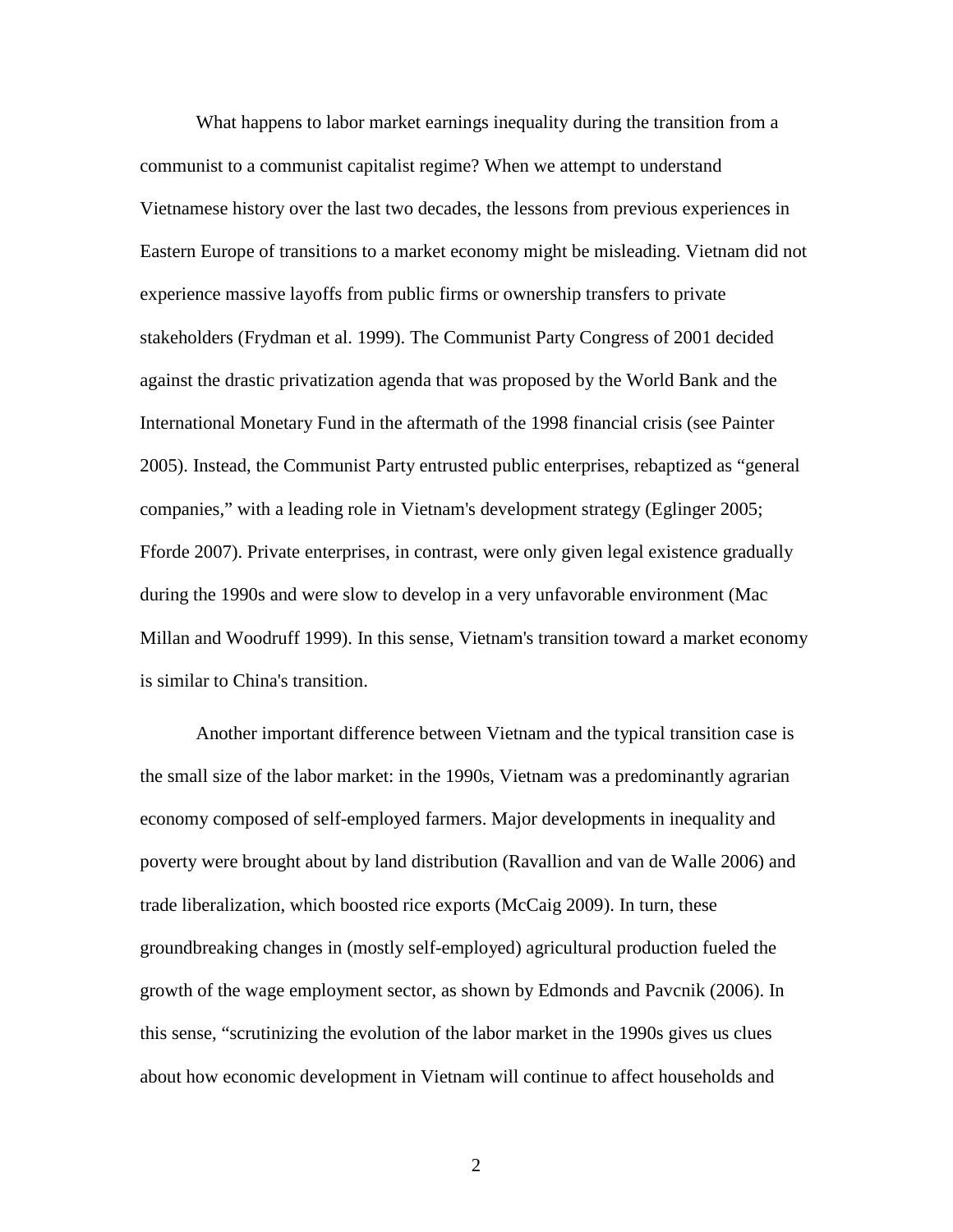society in the future" (Gallup 2002). The present paper focuses on one prominent feature of the Vietnamese labor market: the public-private pay gap.

Our aim is to identify the effect of the public sector reform on the labor market earnings inequality. From the literature on public labor markets, two opposing views can be supported. On the one hand, if there is a fixed "public sector premium" that is given to workers independently of their productive characteristics, the public-private differences increase inequality. Hence, a reform that would make public sector pay similar to competitive wage setting would reduce inequality (which was the expected benefit of the public sector reform in Vietnam, as detailed in Bales and Rama (2001)). On the other hand, if the public sector wage setting compresses the wage differentials between the skilled and unskilled workers, given that the public sector workers' skills are higher, on average, then public sector reform could increase inequality (see Gosling and Lemieux 2001). Similarly, Liu (2004) argues that the wage gap between male and female workers, which is typically lower among public employees, could rise in Vietnam after the public sector reforms.

Identifying the effect of any changes in wage setting on inequality is an empirical challenge. In particular, compositional effects must be controlled for because workers have different productive characteristics across sectors. Not all of these characteristics are observed, and it is difficult to account for selection on the unobservable characteristics. Fortunately, panel data provide an opportunity to credibly address this issue by identifying individual, specific, and time-invariant components of workers' pay. However, fixed effects models, which are most commonly used with panel data, implicitly assume that unobserved skills have the same returns in both sectors. Our model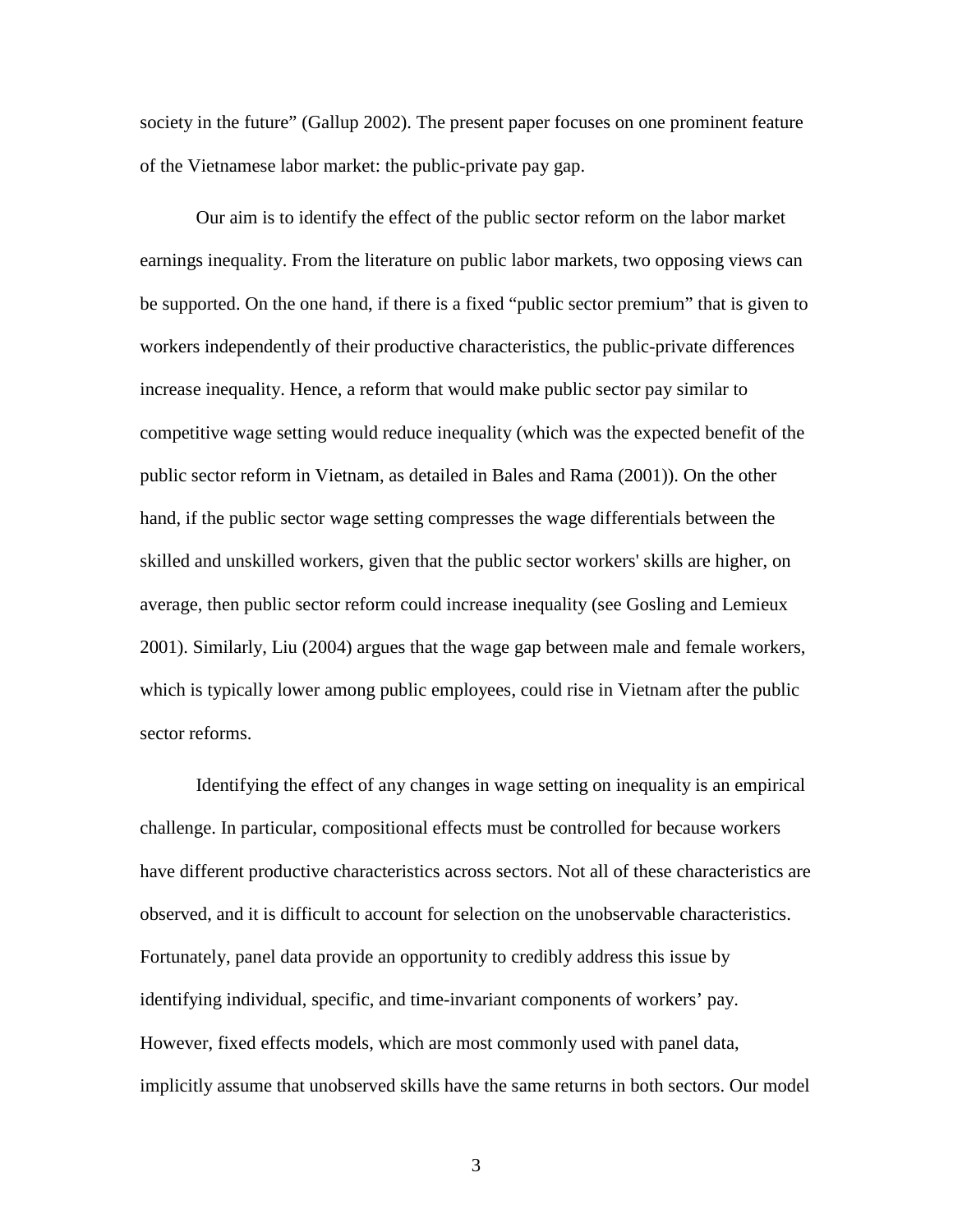goes one step further by introducing a latent variable of comparative advantage, which makes workers more or less productive in the public as compared with the private sector and allows for different returns in the public and the private sectors.<sup>[1](#page-41-0)</sup> This latent variable summarizes the effect of all of the characteristics, observed or unobserved, that are important in workers' selection between sectors. Once we have estimated the model, we are able to simulate the counterfactual wage distributions that separately show the effect of selection (the differences in workers' characteristics) and the effect of wage-setting policies (the differences in the returns to these characteristics).

We show that the public-private gap in hourly earnings increased dramatically between the 1990s and the following decade. Consistent with the literature, we find that selection is a major component of the between-sector differences: public employees have a higher comparative advantage when working in the public sector than private employees do. However, the widening of the public-private sector gap is mostly driven by changes in compensation patterns in the public sector as compared with the private sector. Given their comparative advantage, public sector workers were underpaid in comparison with their private counterparts in the 1990s; however, in the 2000s, they were paid at least as well as private sector employees.

Our paper is structured as follows. Section 1 describes our data and documents the increase in the private-public wage gap between the 1990s and the 2000s and the decrease in overall wage inequality. Section 2 explains our empirical strategy. Section 3 presents our results and compares them to the results from other methods that are commonly used to study between-sector wage inequality. Section 4 draws counterfactual distributions to decompose the public-private earnings gap. Section 5 suggests an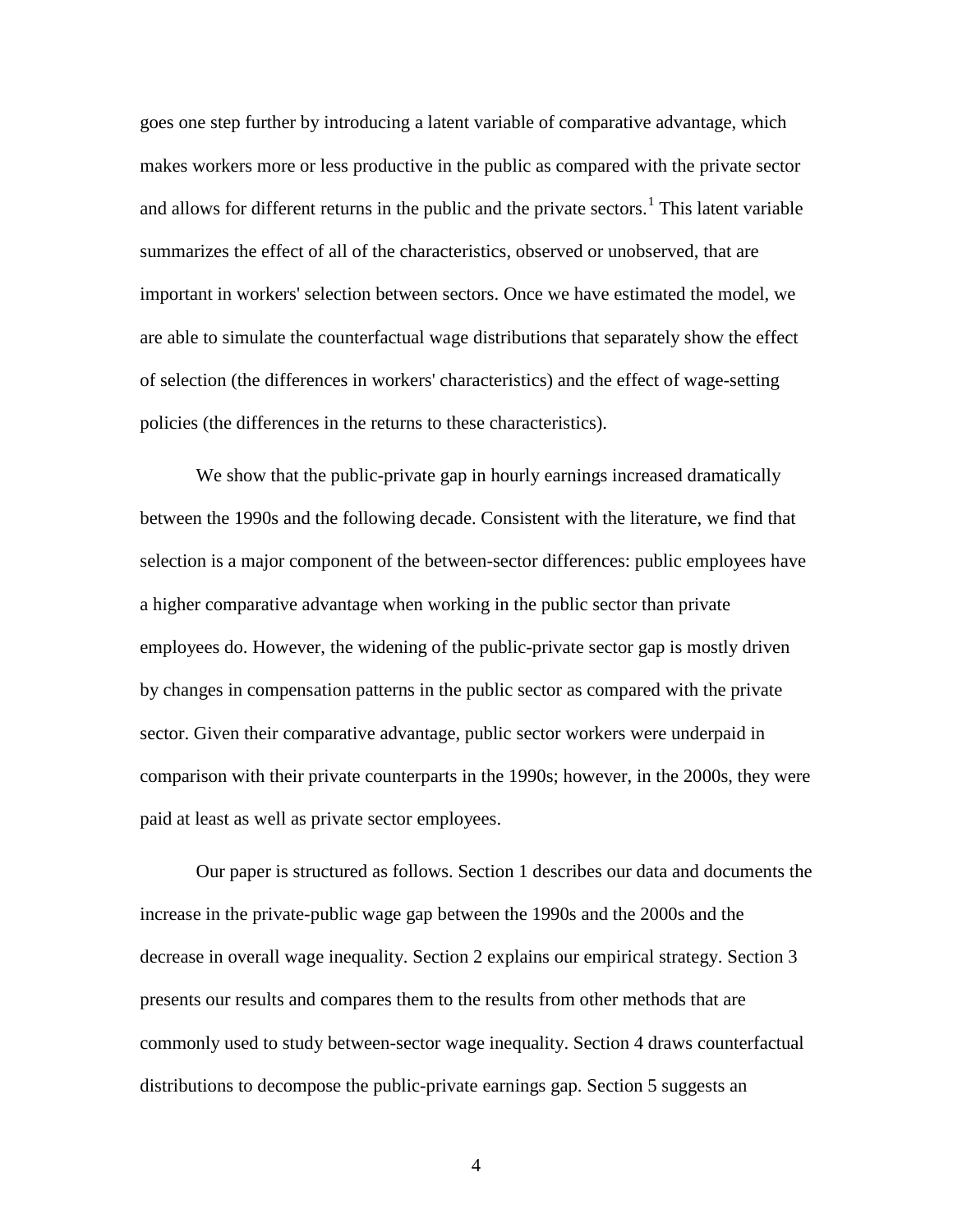interpretation for the decline in overall wage inequality. In section 6, we discuss the robustness of our results, and section 7 concludes the paper.

#### **STYLIZED FACTS**

In this section, we describe the data that we use and present a few stylized facts on labor markets in Vietnam. Wage work represents a small but growing fraction of the total labor force. Among wage earners, public sector employees are the best paid, and this advantage has increased over time. Despite the increase in inequality between the public and private sectors, overall wage inequality has decreased because within-sector inequality has decreased.

#### *Data*

Our analysis depends on the availability of reliable data with a panel dimension. We use two separate datasets, the Vietnam Living Standard Surveys (VLSS) for 1993 and 1998 and the Vietnam Health and Living Standard Surveys (VHLSS) for 2002, 2004, and 2006. These high-quality household surveys were implemented by the General Statistical Office (Hanoi) in collaboration with the World Bank. For the VLSS, the households surveyed in 1993 were interviewed for a second time in 1998. The VHLSS is a separate panel with a rotative design so that most households were interviewed twice, either in 2002 and 2004 or in 2004 and 2006. Very few households were surveyed three times. For the purposes of our analysis, we add the 2002–2004 and the 2004–2006 observations into a single dataset, which, by abuse of language, we will call the "2002–2006" panel and compare it to the 1993–1998 panel. This manipulation is necessary to ensure that we observe a sufficient number of transitions between employment sectors.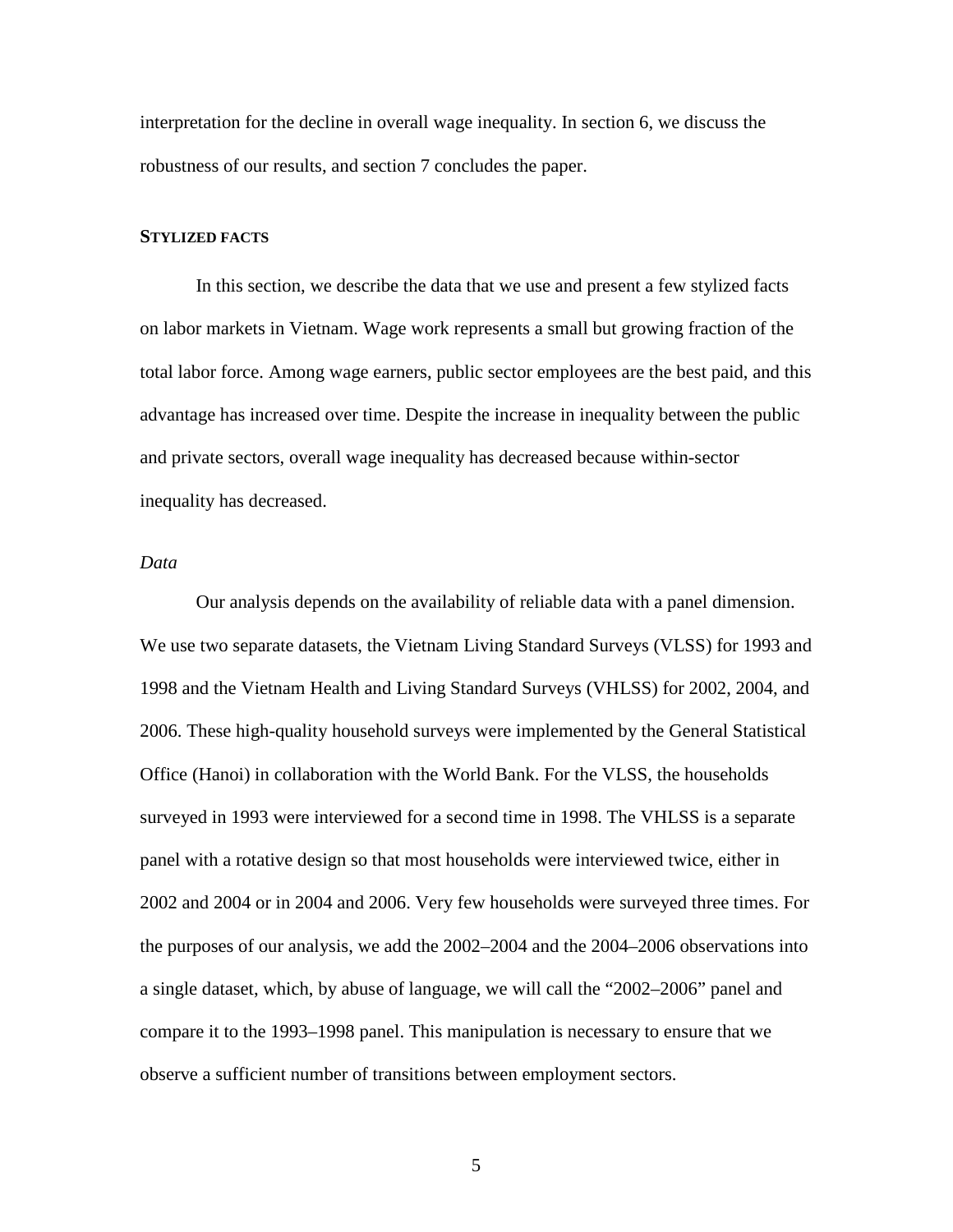The VLSS and VHLSS are representative of Vietnam for a given year provided that we use the appropriate sample weights. A multiple-stage sampling design was used, and within each geographic sample unit, households were randomly drawn from the official population registers. For every second round, additional households were sampled to compensate for attrition from the panel. Selection into the survey sample was a concern; workers who had migrated to urban areas without a residency permit were not sampled. These workers were presumably employed in the private sector. Thus, the sample that we used may provide a biased view of the earnings distribution in that sector. To test for the representativeness of our sample, we compared the repartition of the workforce in the VLSS 1998 with the statistics published by the General Statistical Office based on the Labor and Job Survey of 1997. The repartition across economic sectors was exactly the same: 65 percent in agriculture, 13 percent in industry, and 22 percent in services. The proportion of public workers was smaller in the VLSS, which conflicts with the hypothesis of a sampling bias for private sector jobs.<sup>[2](#page-41-1)</sup>

The issue of selective attrition from the panel sample is also important. Workers who were surveyed on two successive dates and who were working for wages on both dates were likely to differ from those who were not. If we compare the individual characteristics of the workers in the panel sample to those of the workers in the crosssection, the only significant difference is the years of experience, as expected. In contrast, the repartition of the workforce by sector in the panel sample is clearly biased toward the more stable forms of employment, and public employees and white-collar workers are overrepresented. This overrepresentation implies that the attrition bias attenuates the differences between the public and the private sectors and, in general, works against our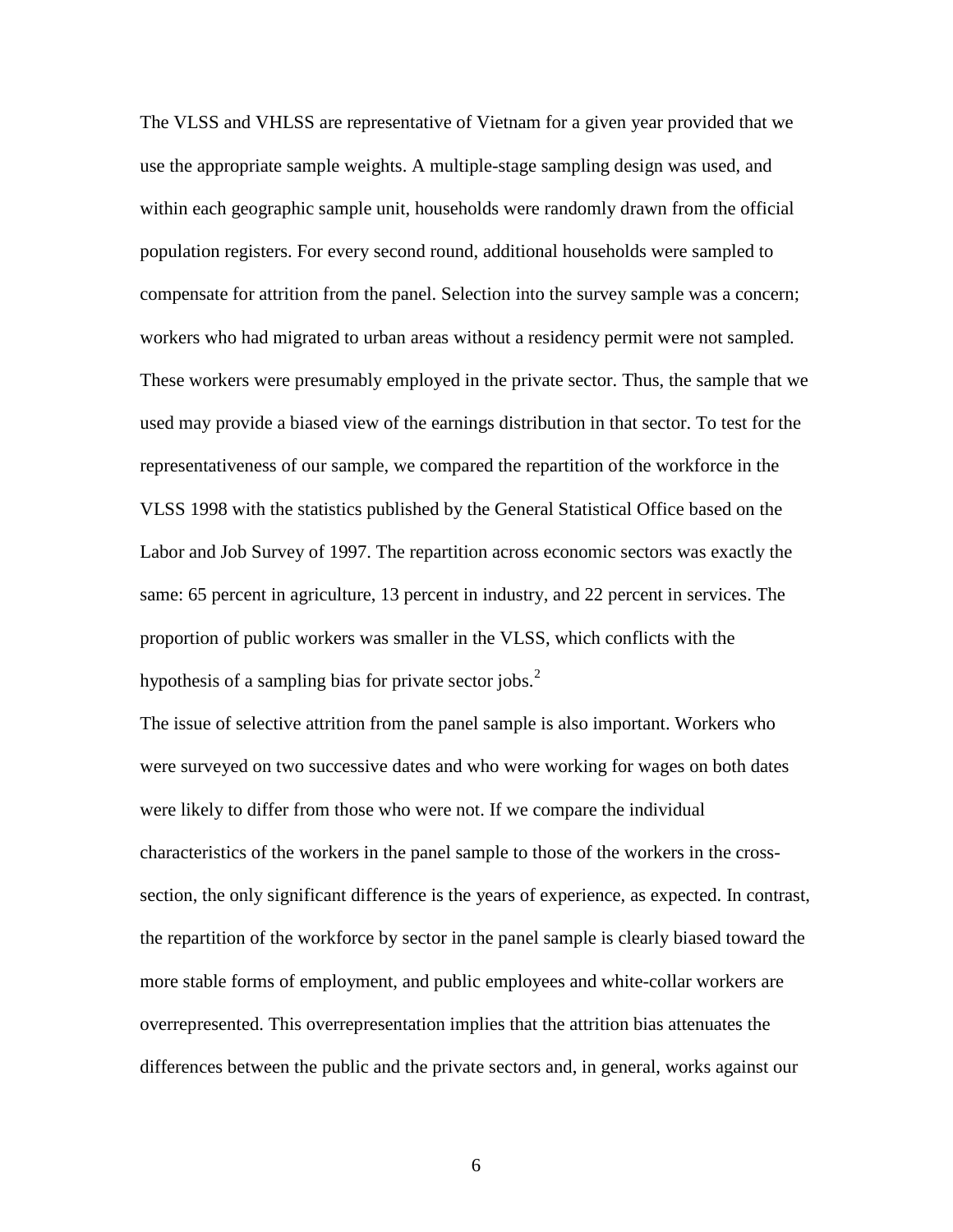findings. If selection decreases over time, however, it may explain the rising publicprivate gap that we document. When comparing public and private earnings distributions in the panel sample and in the entire sample, we do not find a stronger positive selection bias for the private workers than for the public workers. Hence, the selection bias should not affect the public-private sector comparisons.

#### *Labor markets in Vietnam*

This paper focuses on wage work, which comprises a small but growing share of total employment. If we assign each worker to the sector of his or her main occupation in the last 12 months, we obtain the allocation described in table 1. In 1993, 10.7 percent of the total workforce in rural areas worked for wages, and in 2006, 23.9 percent worked for wages. Work for wages is also increasing in urban areas, from [3](#page-41-2)9.6 to 48.3 percent.<sup>3</sup> Within wage employment, we select the public sector or the private sector according to the workers' declarations about their employers: households, private companies, and cooperatives are considered private employers. The legal framework of private enterprises evolved during the 1990s, which translates into subtle changes in the survey nomenclature that must be accounted for.<sup>[4](#page-41-3)</sup> The proportion of workers employed in the public sector increased from 3 to 6 percent in rural areas and from 20 to 21 percent in urban areas. The number of private employees increased as well, so the public share of the labor market remained stable: about one-third in rural areas and one-half in urban areas.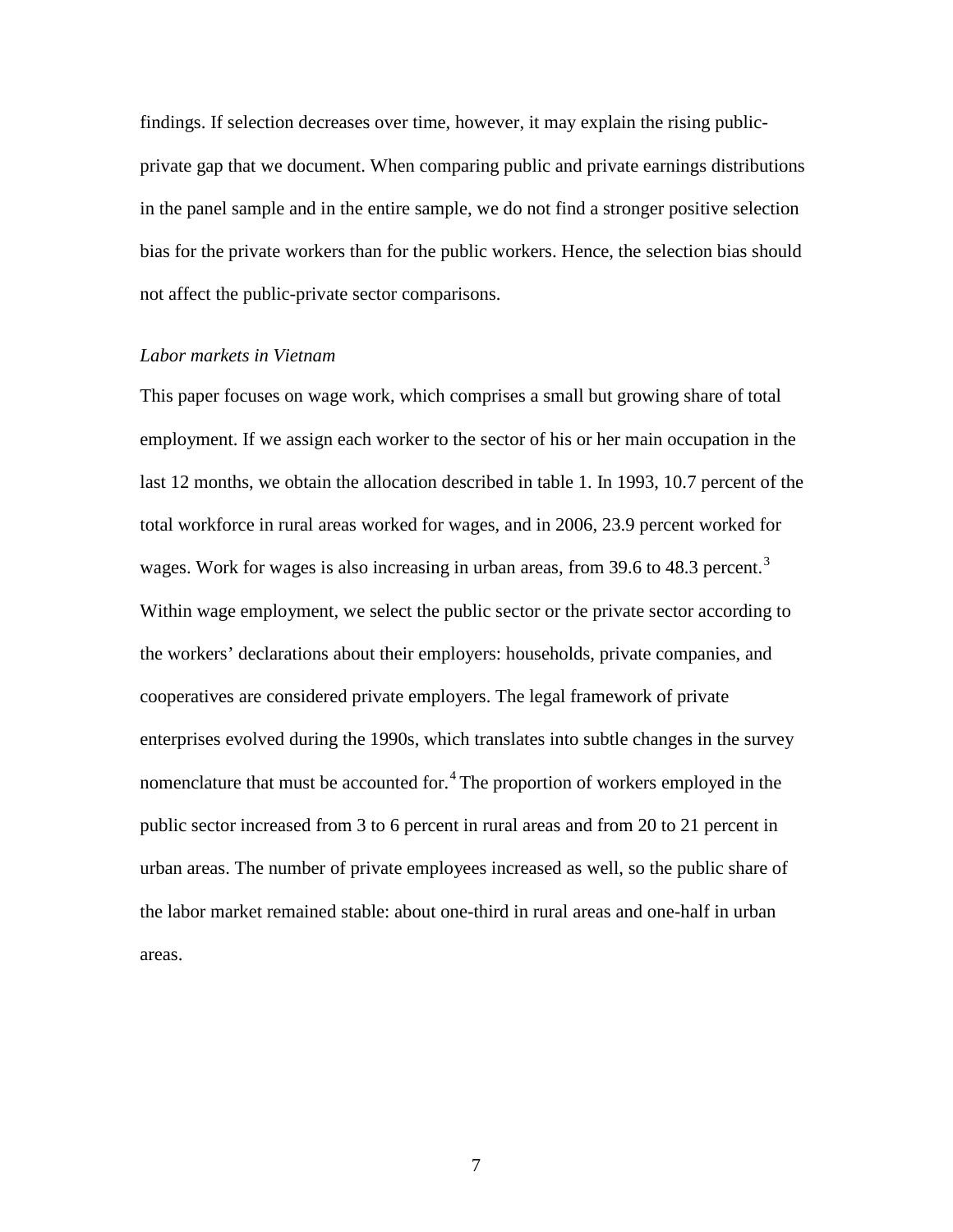| TABLE 1. Workforce by Employment Sector (%) |              |       |       |       |  |  |  |  |  |
|---------------------------------------------|--------------|-------|-------|-------|--|--|--|--|--|
|                                             | 1998<br>1993 |       |       |       |  |  |  |  |  |
|                                             | Rural        | Urban | Rural | Urban |  |  |  |  |  |
| Public employees                            | 3.12         | 20.01 | 5.90  | 21.51 |  |  |  |  |  |
| Private employees                           | 7.60         | 19.58 | 18.03 | 26.82 |  |  |  |  |  |
| Self-employed                               | 89.26        | 60.37 | 76.07 | 51.67 |  |  |  |  |  |

*Source:* Author's calculations based on VLSS 1993 and VHLSS 2006 data.

Public sector and private sector workers are engaged in very different economic activities. A growing majority of public employees work in government, education, and health services (51 percent in 1993, 62 percent in 2006) whereas only 8 percent of private employees participated in these sectors in 1993. The remainder of public employees work in public firms, which operate in many industries: electricity and water production, mining, food and beverages, textiles, and other fields. Even when they operate in the same industry, however, public and private firms have very different characteristics. In 1998, the average public worker in the paper, metal, and plastics industries had 200 coworkers whereas the average private sector worker in this industry had only 35 coworkers. According to the 2006 Enterprises Survey, public firms are more capitalistic and generate more profits compared with private domestic firms (Vietnam Socio-Economic Development 2008). Within the private sector, foreign-owned enterprises are an exception, with a much larger size and more capital compared with domestic firms, but they represent only a small minority of the employed workers in the period that we consider (up to 5 percent in 2006).

#### *Earnings in the public and private sectors*

On average, public employees earn more compared with private sector workers. In nominal terms, public employees earned 1460 dongs per hour in 1993, and private sector workers earned 1320 dongs. In 2006, public employees earned 9320 dongs per hour, and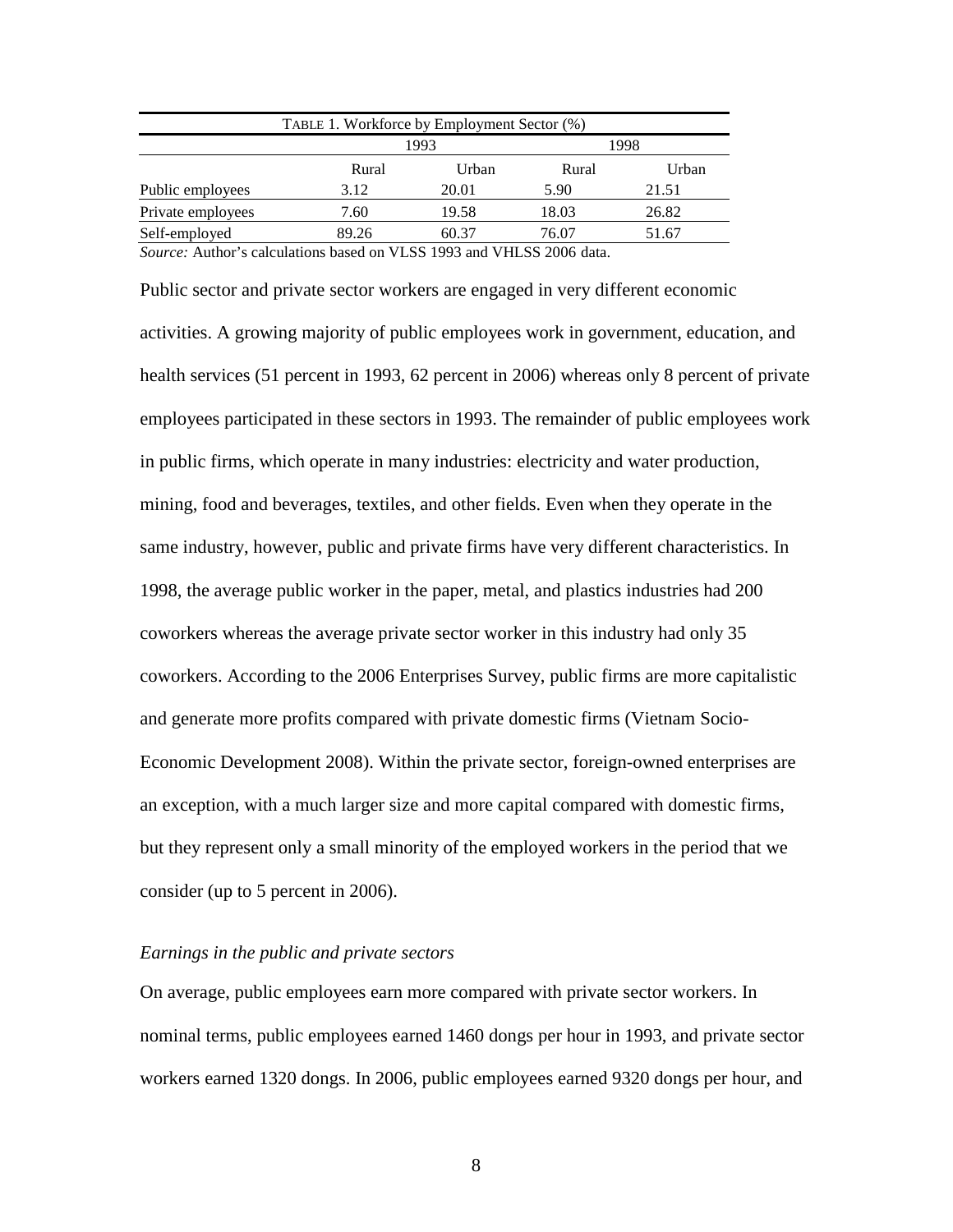private sector workers earned 5750 dongs per hour (see table 2). Our measure of earnings is the hourly compensation declared by the workers and includes the wages and benefits received from employers in cash and in kind.<sup>[5](#page-41-4)</sup> The ability to account for workers' benefits is crucial for the purpose of this study. Without benefits, public employees' compensation would be much lower than the compensation of private sector employees (see table 2). Interestingly, wages, rather than benefits, drive the increase in the publicprivate pay gap. Finally, the last row of table 2 shows that the number of hours worked increased slightly more in the private sector, contributing to lower growth in hourly earnings compared with the public sector.<sup>[6](#page-41-5)</sup>

| TABLE 2. Public and Private Sector Earnings in 1993 and 2006 (Dongs, in Nominal Terms) |        |         |        |         |        |         |  |  |  |
|----------------------------------------------------------------------------------------|--------|---------|--------|---------|--------|---------|--|--|--|
|                                                                                        |        | 1993    |        | 1998    | Change |         |  |  |  |
|                                                                                        | Public | Private | Public | Private | Public | Private |  |  |  |
| Hourly earnings                                                                        | 1,460  | 1.321   | 9.321  | 5.747   | 538%   | 335%    |  |  |  |
| Hourly benefits                                                                        | 315    | 81      | 1.203  | 414     | 282%   | 414%    |  |  |  |
| Hours worked                                                                           | 1850   | 1621    | 2047   | 1892    | 11%    | 17%     |  |  |  |

*Source:* Author's calculations based on VLSS 1993 and VHLSS 2006 data.

The distribution of earnings for public and private employees and their changes over time is displayed in figure 1. In 1993, the public and private sectors were difficult to distinguish whereas, in 2006, the public sector wage distribution clearly dominated the private sector distribution. Another striking change is the shape of the two distributions: the dispersion of the earnings distribution decreased between 1993 and 2006, strongly in the private sector and mildly in the public sector. The decrease in within-sector inequality dominated, so the overall earnings inequality was, in fact, falling. The main fact that we attempt to explain in this paper is the widening of the public-private pay gap combined with an increase in the relative dispersion of earnings in the public sector as compared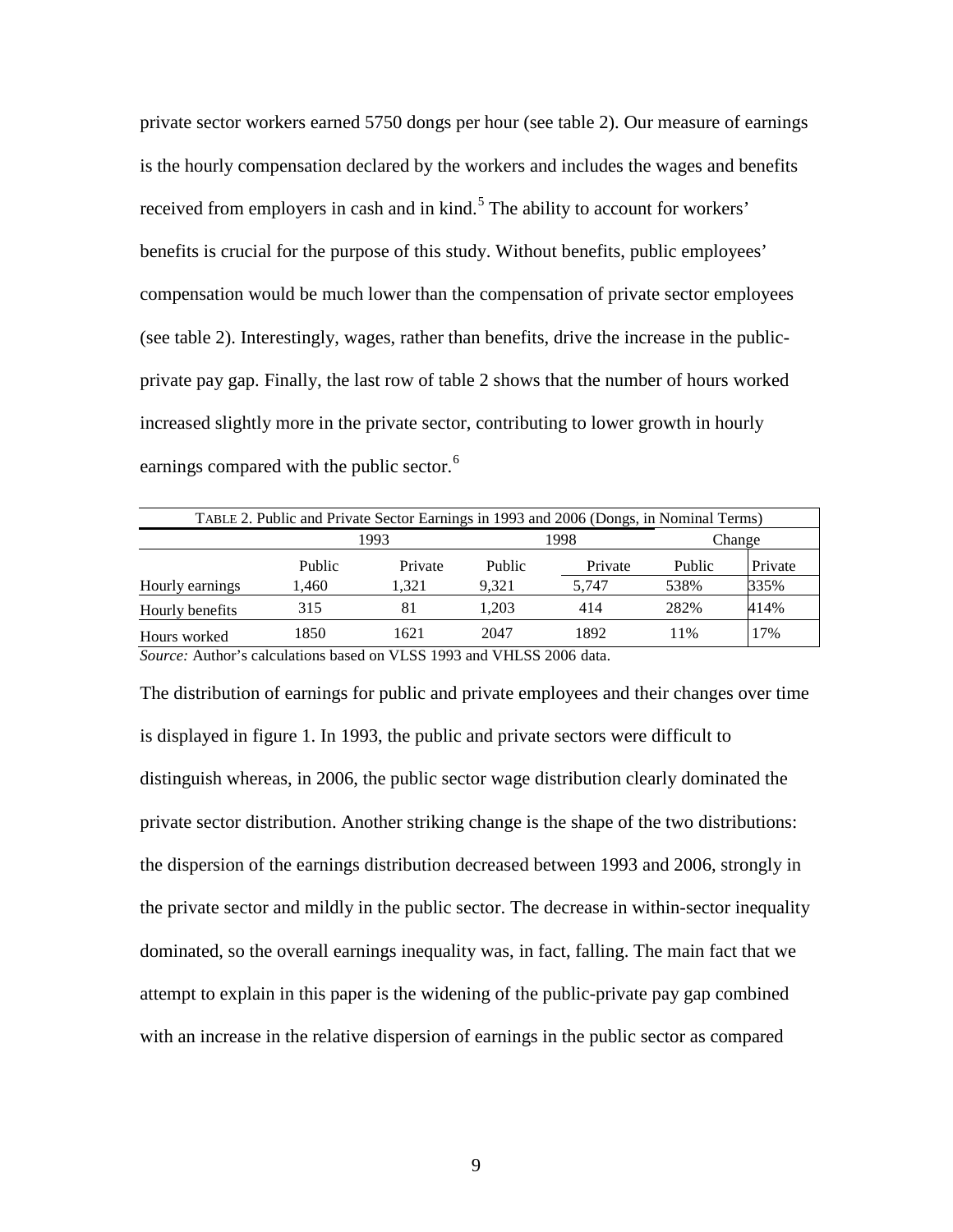with the private sector. We will suggest explanations for the decrease in overall inequality in section 5.



FIGURE 1. The distribution of earnings in the public and private sectors (Kernel estimates)

*Source:* Author's calculations based on VLSS 1993 and VHLSS 2006 data

#### **EMPIRICAL STRATEGY**

#### *Model*

In the spirit of the Roy model, we assume that workers differ in their productive characteristics, or skills, which are rewarded differently across the sectors of employment. In this study, we consider only two sectors of employment: public and private. In the simplest framework, each worker is characterized by a single index of comparative advantage from the public sector, denoted by  $\theta_i$ . This index is composed of all of the productive characteristics that influence a worker's pay in one sector relative to the other. Because  $\theta_i$  is a relative term, we can normalize its price to one in the private sector. We use  $\alpha$  to denote the relative returns to workers' comparative advantage in the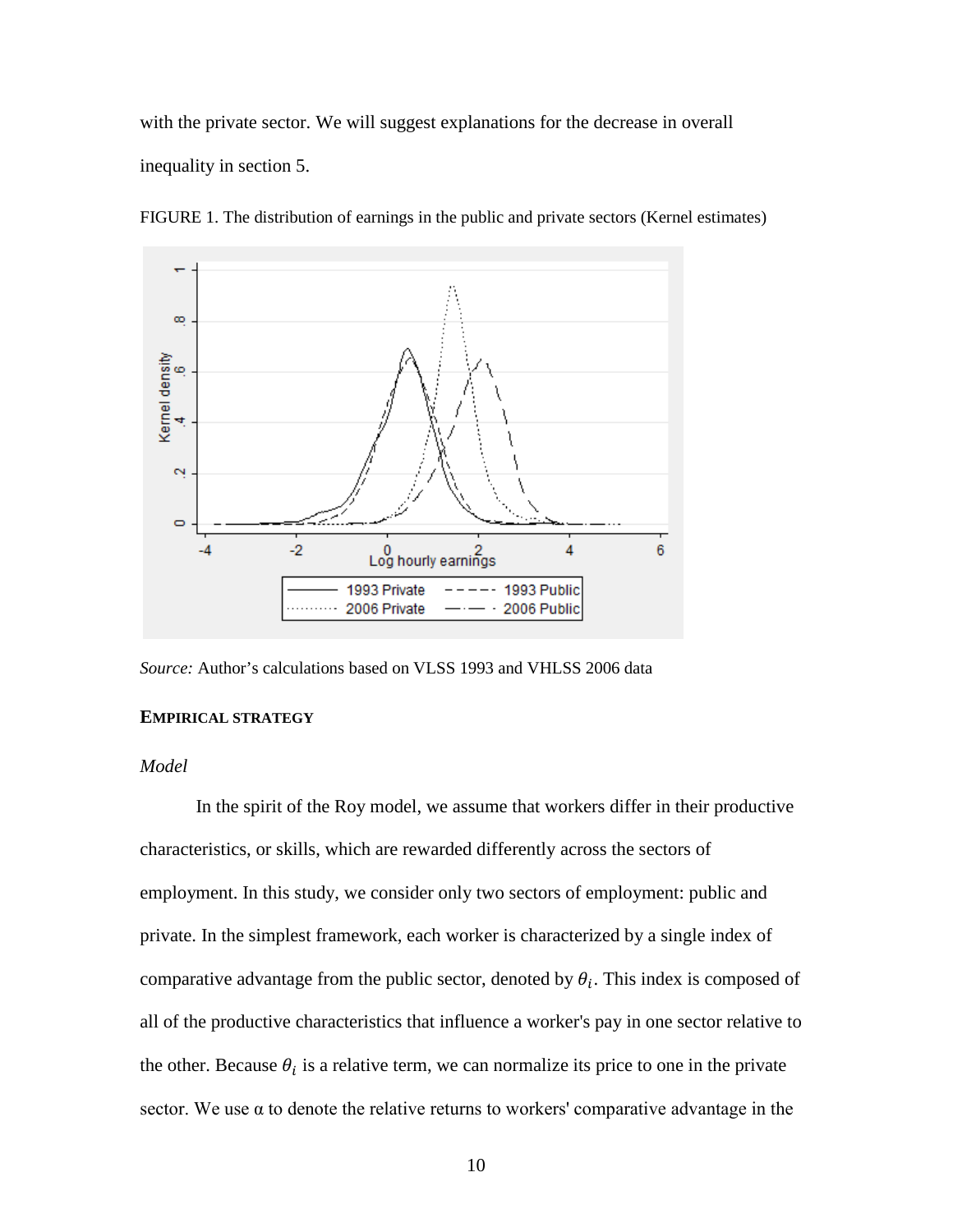public sector compared with the private sector. At a given date *t*, in addition to the returns to the worker's productive skills, each public sector worker earns a constant premium  $\eta_t$ . The log labor market earnings of individual i at time t, which we denote as  $y_{it}$ , depend on the idiosyncratic term  $u_{it}$ , which has mean zero and is independent of the worker's skills  $(i.e., u_{it} \perp \theta_i).$ 

Let  $P_{it}$  be a dummy that takes the value of one if worker i is employed in the public sector at date t, and let  $\tau_t$  be a time-fixed effect. The log labor market earnings are equal to the following:

$$
y_{it} = \tau_t + \eta_t * P_{it} + \theta_i + (\alpha - 1) * P_{it} * \theta_i + u_{it}.
$$
 (1)

We impose no restriction on the correlation between  $\theta_i$  and  $P_{it}$ . In other words, the model allows the workers to sort into one sector or the other on the basis of their comparative advantage. Each worker's earnings are determined by the sector in which she works and her level of comparative advantage. Our objective is to determine whether the observed differences in the distribution of earnings in the two sectors are due to the wage-setting function (parameters  $\eta$  and  $\alpha$ ) or to the sorting of the workers ( $\theta_i$ ). The parameter  $\eta$  corresponds to a premium paid to all public employees independently of their productive characteristics; it only affects the between-sector inequality. In contrast,  $\alpha$  affects both the within- and between-sector inequality. An  $\alpha$  that is smaller than one implies that the wage scale is more compressed in the public sector. If, as we will show, public sector workers have a higher comparative advantage, then an  $\alpha$  smaller than one also implies that there is lower inequality between sectors. As  $\alpha$  rises toward one, the public sector earnings distribution becomes as unequal as the private sector distribution, and the public-private earnings gap increases.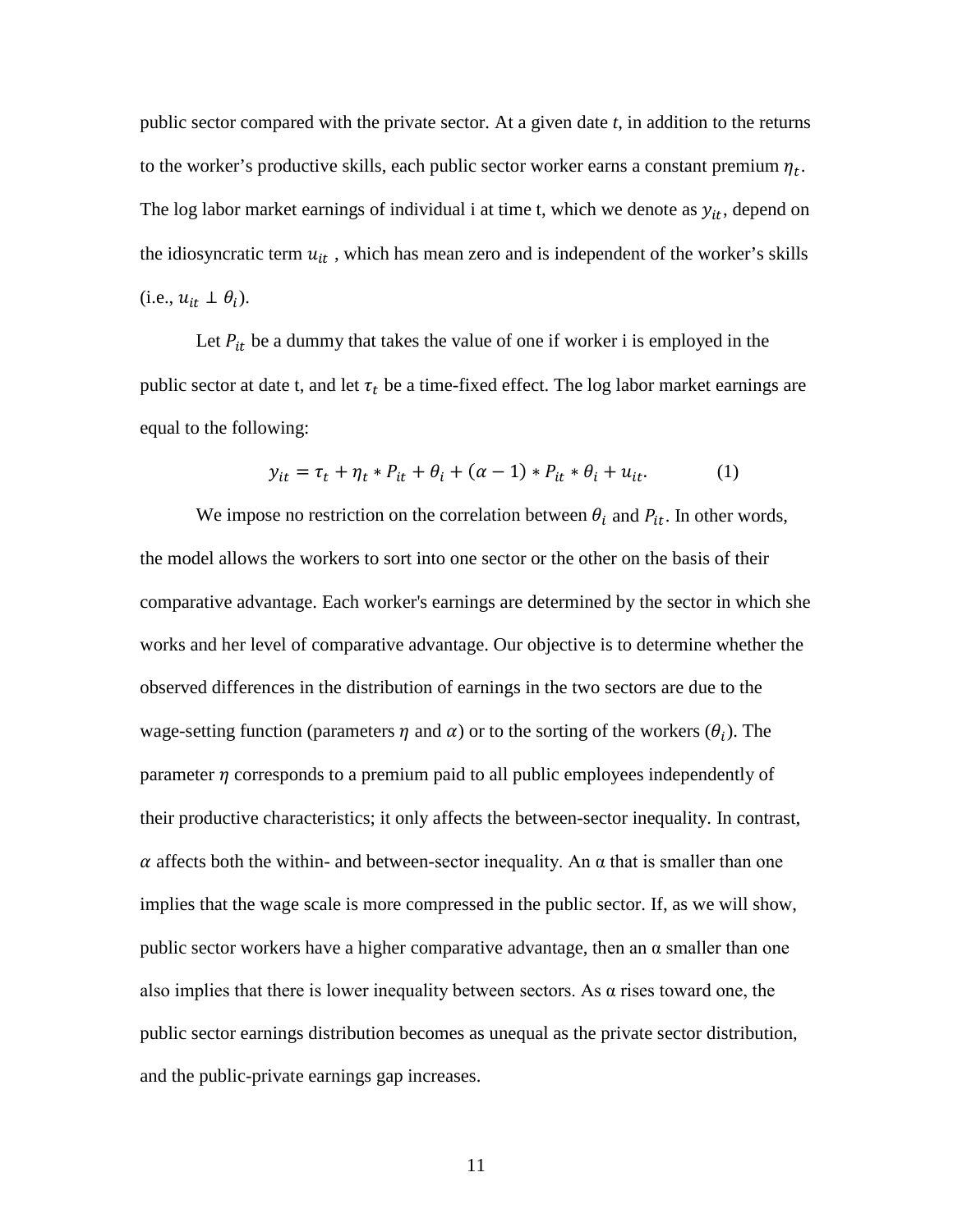#### *Identification*

Similar to most econometric models using panel data, our model uses information on workers who switch between the public and the private sectors to identify the differences between the sectors. Our assumption is that once the comparative advantage and the employment sector at any date are taken into account, the residual determinants of workers' earnings are exogenous. Our assumption is similar to the strict exogeneity assumption in the fixed effect models, and it is written as follows:

$$
E(u_{\perp}it \mid_{\theta_i, P_{is}}) = 0 \text{ for all dates s and t.}
$$

Each worker in our sample is observed at two dates: t and t+1. Let  $H_i$  denote each worker's employment history:  $H_i = (P_{it}, P_{it+1})$ . The workers belong to one of the four categories  $H_i = \{11,00,01,10\}$ : "stayers in public," "stayers in private," "switchers to public," and "switchers to private." Let us use  $m<sub>H</sub>$  to denote the population average of the comparative advantage  $\theta_i$  in group H. For each worker in group H, we have the following:

$$
\theta_i = m_H + \zeta_i, \text{ with } (\zeta_i|_{H_i}) = 0.
$$

For identification purposes, we use the first moments of the distribution of earnings, measured in each group at each date:

$$
E(y_{it+1}|_{H_i=1}) = \tau_{t+1} + \eta_{t+1} + \alpha * m_{11}
$$
  
\n
$$
E(y_{it+1}|_{H_i=00}) = \tau_{t+1} + m_{00}
$$
  
\n
$$
E(y_{it+1}|_{H_i=01}) = \tau_{t+1} + m_{00}
$$
  
\n
$$
E(y_{it}|_{H_i=00}) = \tau_t + m_{00}
$$
  
\n
$$
E(y_{it}|_{H_i=00}) = \tau_t + m_{00}
$$
  
\n
$$
E(y_{it}|_{H_i=01}) = \tau_t + m_{01}
$$
  
\n
$$
E(y_{it}|_{H_i=01}) = \tau_t + m_{01}
$$
  
\n
$$
E(y_{it}|_{H_i=10}) = \tau_t + \eta_t + \alpha * m_{10}.
$$

We normalize the mean of  $\theta_i$  for the whole population to zero. Let  $\pi_H$  be the proportion of workers with employment history H. We impose the following: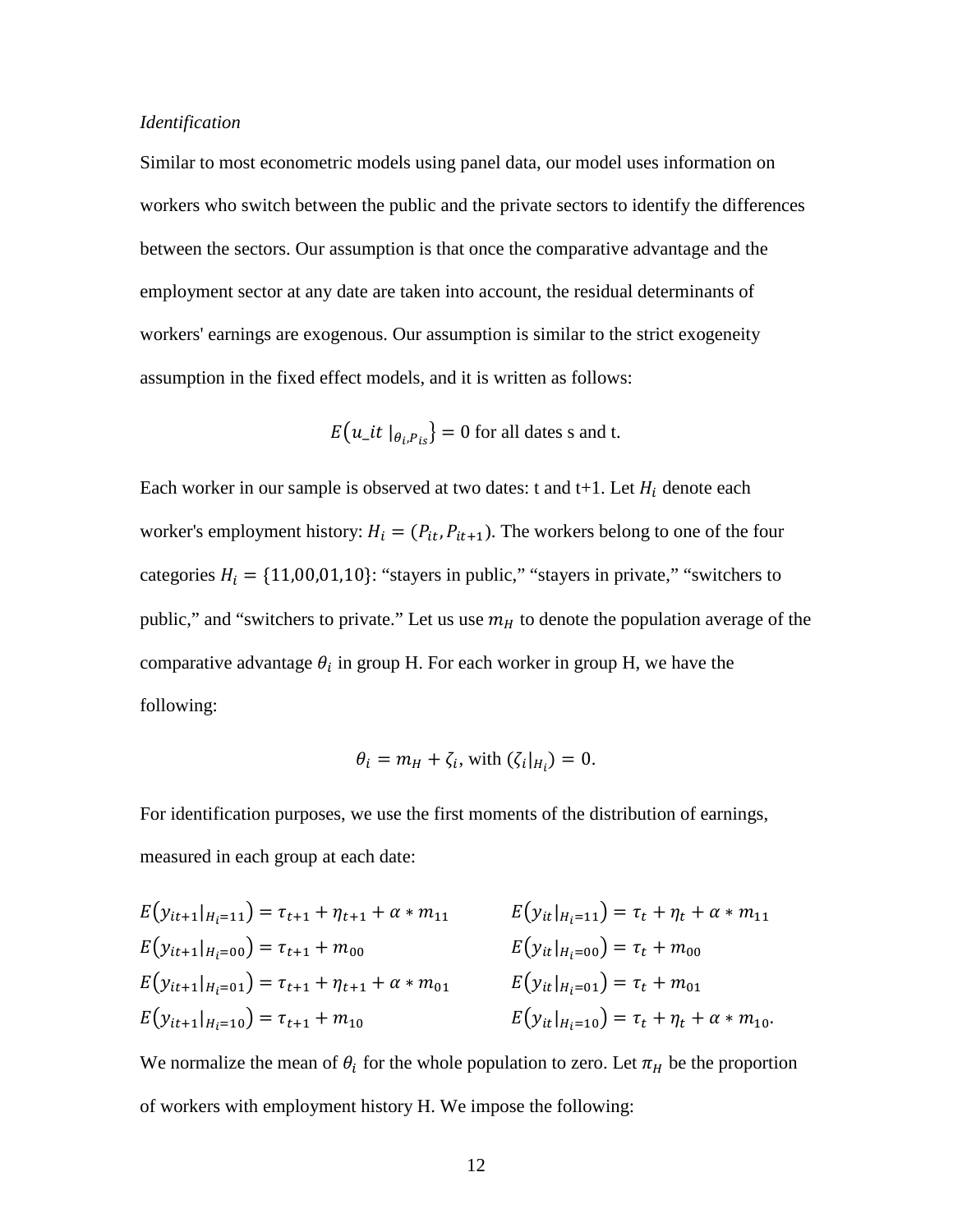$$
m_{11}\pi_{11} + m_{00}\pi_{00} + m_{10}\pi_{10} + m_{01}\pi_{01} = 0.
$$

The model is just identified; we have nine equations in total and nine parameters to estimate. These parameters are the five model parameters  $\alpha$ ,  $\eta_t$ ,  $\eta_{t+1}$ ,  $\tau_t$  and  $\tau_{t+1}$  and the average of  $\theta_i$  in the four employment history groups  $m_{11}$ ,  $m_{00}$ ,  $m_{01}$ , and  $m_{10}$ . Although the constant shifters  $(\tau_t, \eta_t)$  enter linearly in the equations above,  $\alpha$  makes the problem clearly nonlinear. The parameters are estimated through a regression method, but some intuition on how  $\alpha$  is identified can be gained from the following equation:

$$
\alpha = -\frac{(E(y_{it+1}|_{H_i=01}) - E(y_{it}|_{H_i=10})) - (E(y_{it+1}|_{H_i=11}) - E(y_{it}|_{H_i=11}))}{(E(y_{it+1}|_{H_i=10}) - E(y_{it}|_{H_i=01})) - (E(y_{it+1}|_{H_i=00}) - E(y_{it}|_{H_i=00}))}
$$

To see how the identification works, one can rewrite the first two terms of the numerator:

$$
\left(E(y_{it+1}|_{H_i=01})-E(y_{it}|_{H_i=10})\right)=\alpha(m_{01}-m_{10})+[\tau_{t+1}+\eta_{t+1}-(\tau_t+\eta_t)].
$$

The difference between the public sector earnings of the switchers to the public (at time t+1) and the switchers to the private (at time t) depends on two components. The first component expresses how different their comparative advantage is, on average, and the second expresses how much the public sector earnings have changed between t and t+1. The latter is equal to the change in earnings for those who stayed in the public sector, which is used to "deflate" the numerator:

$$
(E(y_{it+1}|_{H_i=01})-E(y_{it}|_{H_i=10}))-(E(y_{it+1}|_{H_i=11})-E(y_{it}|_{H_i=11}))=\alpha(m_{01}-m_{10}).
$$

The denominator is the difference between the private sector earnings of the switchers to the private sector (observed at time  $t+1$ ) and the switchers to the public sector (observed at time t) deflated by the change in earnings of the "stayers in private." The denominator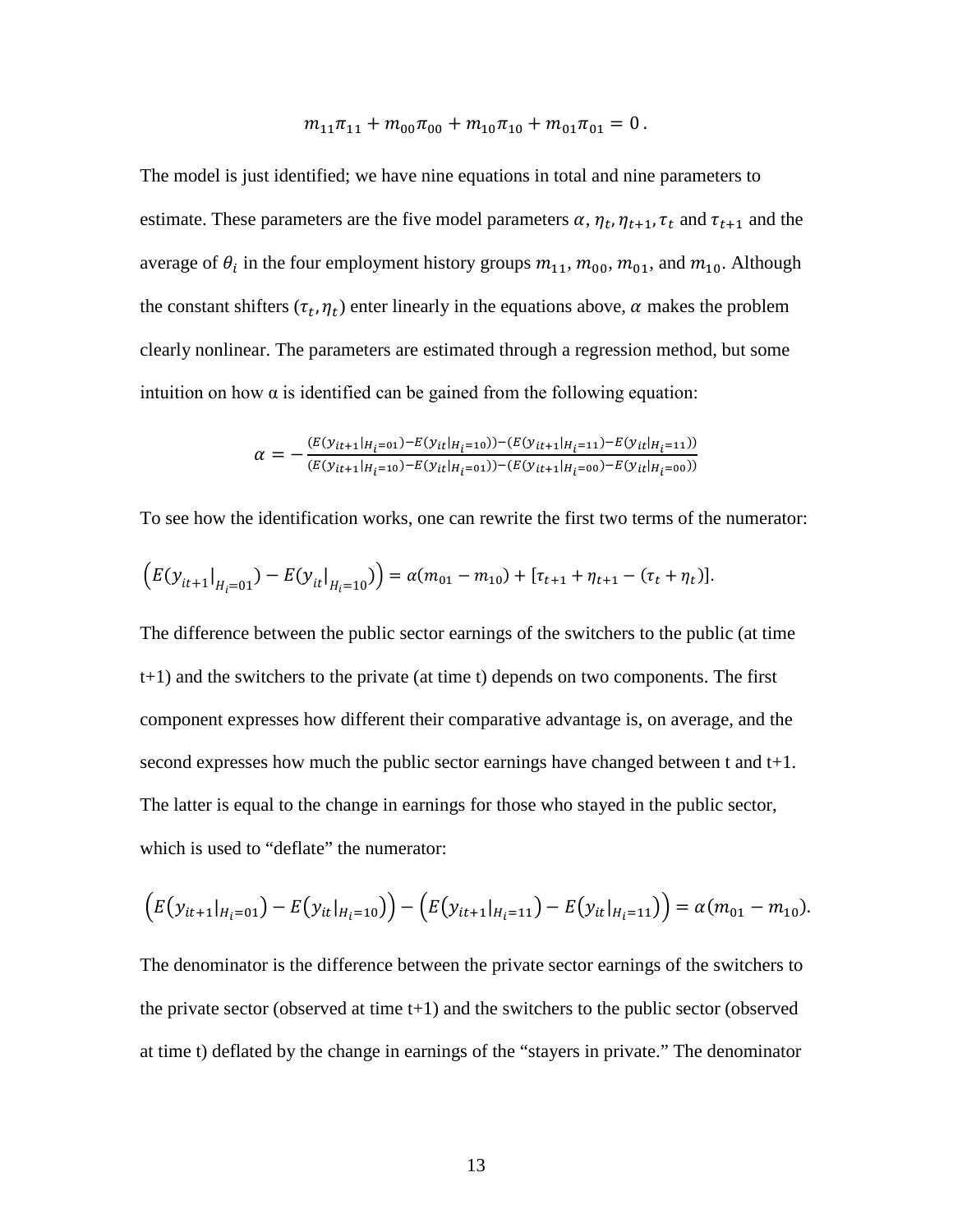is equal to the difference between the average comparative advantage of the switchers to private and the switchers to public:

$$
(E(y_{it+1}|_{H_i=10}) - E(y_{it}|_{H_i=01})) - (E(y_{it+1}|_{H_i=00}) - E(y_{it}|_{H_i=00})) = m_{10} - m_{01}
$$

Finally, it is important to note that our model allows for the free sorting of workers into employment sectors as long as the sorting is driven by their comparative advantage. For example, the probability of working in the public sector could be an increasing function of  $\theta_i$ : workers with a low (high) level of comparative advantage would always work in the private (public) sector whereas the sector switchers would be found at the intermediate levels of  $\theta_i$ . However, we do not allow the past idiosyncratic shocks (i.e., the lagged values of  $u_{it}$ ) to influence the sectoral choice. The reason that we need this assumption is straightforward: we want to use data on the workers who switch sectors between the two surveys to disentangle the effect of the workers' fixed characteristics and the effect of the sector-specific wage settings. However, the sector switchers' earnings are informative about the entire workforce if and only if, at any given date, they are paid the same as the nonswitchers who are working in the same sector with the same level of comparative advantage (the same  $\theta_i$ ).

#### *Estimation*

Drawing on the identification results presented in the previous section, we can now estimate the model described in equation (1) even though the index of the workers' productive characteristics  $\theta_i$  is not observed. We regress the log earnings on a set of dummies for the public and private workers and for the four groups of workers with different employment histories. The estimation yields the model parameters and the four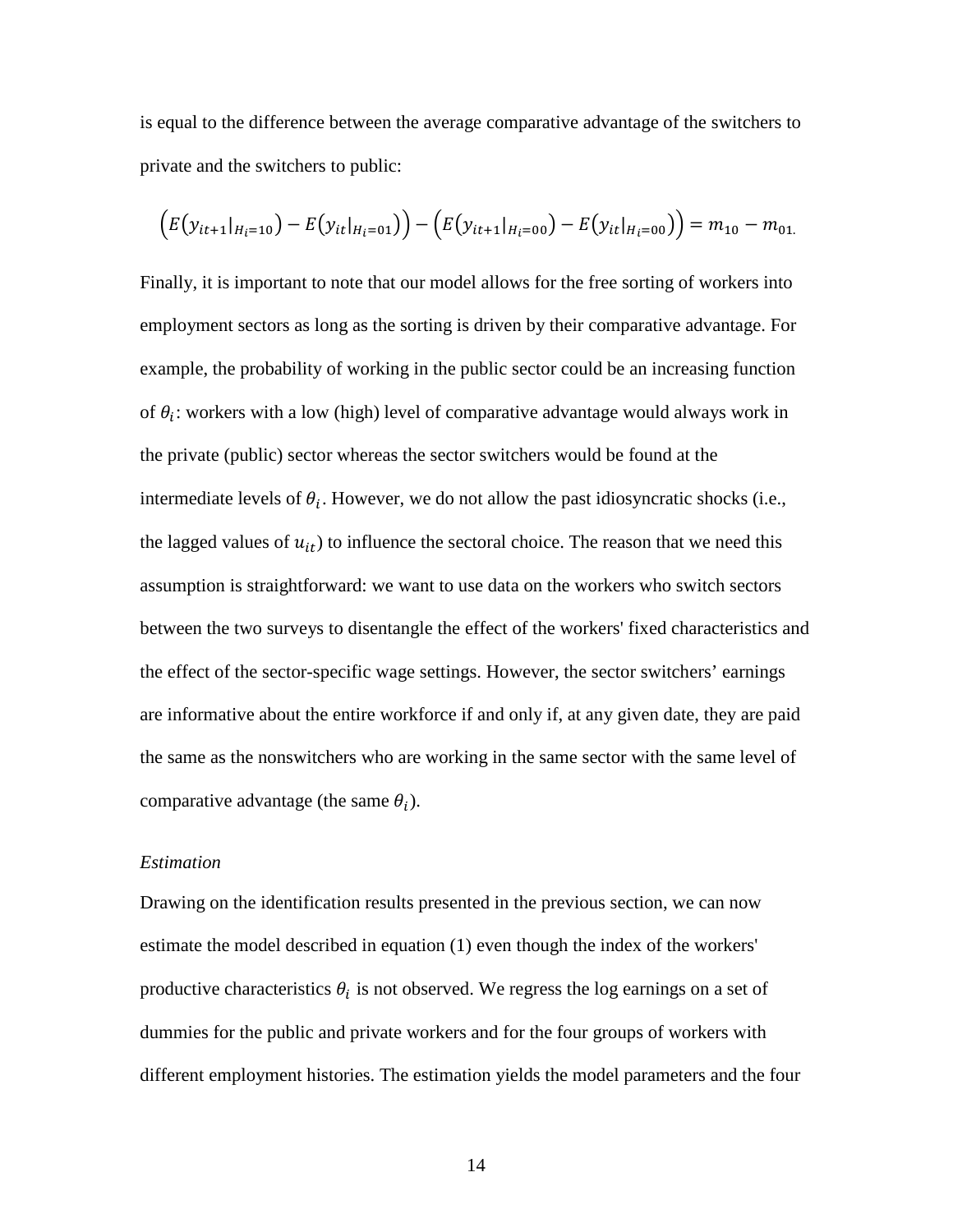averages of  $\theta_i$ :  $m_{00}$ ,  $m_{11}$ ,  $m_{01}$ , and  $m_{10}$ . We use the nonlinear least squares method to estimate the following equation:

$$
y_{it} = \tau_t + \eta_t * P_{it} + m_{00} * 1\{H_i = 00\} + \alpha * m_{11} * 1\{H_i = 11\} +
$$
(2)  
(1 + (\alpha - 1) \* P\_{it}) \* (m\_{01} \* 1\{H\_i = 00\} + m\_{10} \* 1\{H\_i = 10\}) + \epsilon\_{it}  
s.t. \t
$$
m_{11}\pi_{11} + m_{00}\pi_{00} + m_{10}\pi_{10} + m_{01}\pi_{01} = 0.
$$

The residual  $\epsilon_{it}$  is composed not only of the idiosyncratic shock  $u_{it}$  but also the individual term  $\zeta_i$ . By construction,  $\zeta_i$  is not correlated with the employment history dummies and, hence, with the public sector dummies; our estimates remain unbiased. However,  $\zeta_i$  induces serial correlation, which we account for by clustering the standard errors at the individual level.

Thus far, we have not discussed the role of the specific observable characteristics in our model because we do not want to make an a priori assumption about the correlation between the observable characteristics and the comparative advantage. For example, if  $X_{it}$  is a vector of individual characteristics, it cannot enter linearly in equation (2) unless one assumes that it is not correlated with  $\theta_i$ . An entirely nonparametric solution would consist of estimating the model separately for all of the values taken by  $X_{it}$ , but the lack of data prevents us from implementing this solution. An intermediate solution consists of interacting  $X_{it}$  with  $\theta_i$ . For example, let us assume that one individual characteristic, described by the time-invariant binary variable  $D_i$ , is an important dimension of the public-private sector differences in the wage-setting policies. We rewrite equation (1) as follows: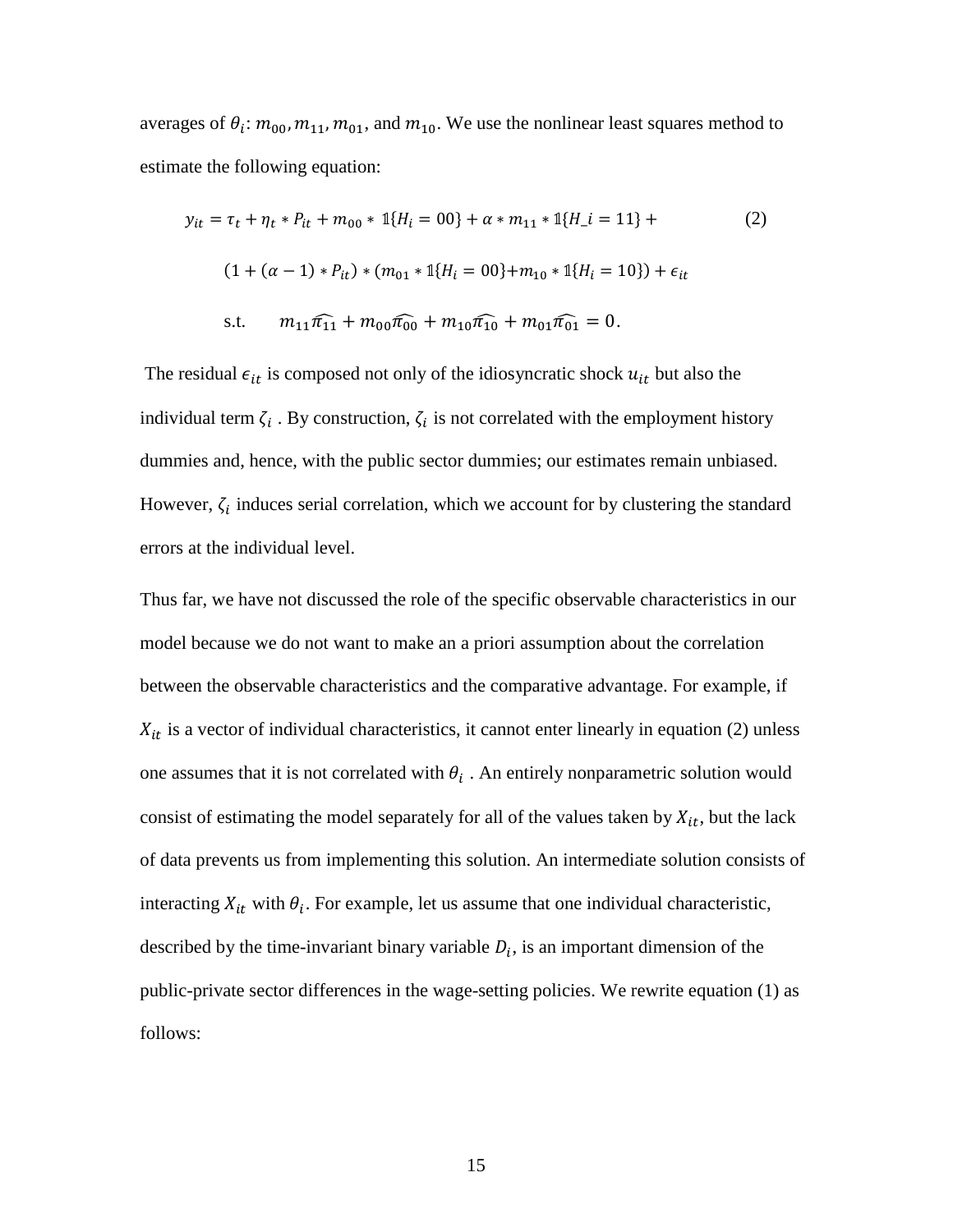$$
y_{it} = \tau_t + \eta_t * P_{it} + \theta_i + (\alpha - 1) * P_{it} * \theta_i
$$
  
+  $\delta_t * P_{it} * D_i + (\gamma - 1) * P_{it} * \theta_i * D_i + u_{it}$ . (3)

The new parameters express the differences between the earnings equations of workers with  $D_i = 1$  and  $D_i = 0$ . Parameter  $\delta_t$  denotes the difference in the public premium, and  $\gamma$  denotes the difference in the relative returns to the workers' comparative advantage. The estimated equation is a simple extension of equation (2), with the interaction terms between the employment history dummies and the dummy  $D_i$ .

#### **RESULTS**

The literature on earnings inequality between two sectors (public and private; formal and informal) is extremely rich and active, with some widely used techniques, such as quantile regressions with a sector dummy or wage equations with different coefficients for each sector. In this section, before estimating our model, we present and discuss the results that can be obtained with these models. These results will help us to identify some robust stylized facts and to make the case for using a different approach.

#### *Sample and descriptive statistics*

We restrict ourselves to the workers who worked for wages for two consecutive surveys: 1993 and 1998 for the first panel and 2002 and 2004 or 2004 and 2006 for the second panel. As discussed earlier, the VLSS and VHLSS samples are representative of the Vietnamese population but contain few wage earners. Hence, our final sample is relatively small, with 875 individuals in 1993–1998 and 3893 individuals after pooling the 2002–2004 and the 2004–2006 surveys. As we saw, our model's identification further relies upon the workers who switched to the public or to the private sector between the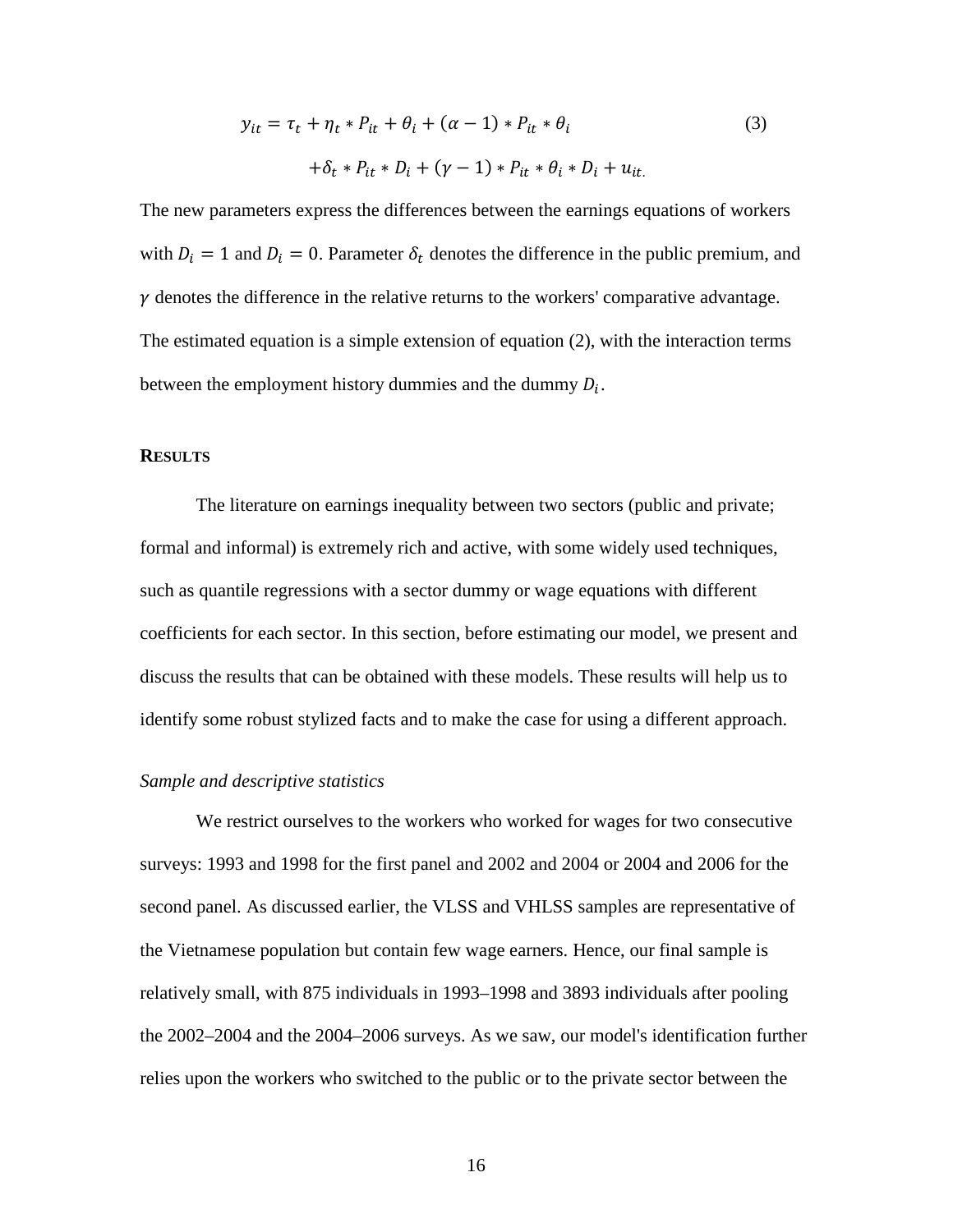two surveys. There are 105 such switchers between 1993 and 1998 and 266 in the 2002– 2006 surveys.

The public and the private sector workers have very different characteristics, which reflect the differences in the job requirements in the two sectors (see table 3). As expected, the public sector workers spent more time in school (5 years more in 1993) and are more likely to have received vocational training (28 percent more in 1993). There are also proportionally more female workers in the public sector (12 percent more), suggesting that public employment is more "women friendly" than private employment (see Liu 2004). Considering the evolution between 1993 and 2006, it appears that the private and the public sector workers have become more similar in terms of their observed characteristics, with the exception of experience; the public sector workforce is aging.

| TABLE 3. Descriptive Statistics on Public and Private Sector Workers |        |         |         |         |         |         |  |  |  |
|----------------------------------------------------------------------|--------|---------|---------|---------|---------|---------|--|--|--|
|                                                                      |        | 1993    |         | 2006    |         |         |  |  |  |
|                                                                      | Public | Private | Diff.   | Public  | Private | Diff.   |  |  |  |
| Years of schooling                                                   | 10.96  | 6.03    | 4.93    | 10.75   | 7.15    | 3.60    |  |  |  |
|                                                                      | (3.43) | (3.65)  | ***     | (2.26)  | (3.46)  | ***     |  |  |  |
| Years of experience                                                  | 15.50  | 16.39   | $-0.89$ | 22.14   | 19.28   | 2.85    |  |  |  |
|                                                                      | (8.72) | (11.33) |         | (11.33) | (12.19) | ***     |  |  |  |
| Proportion of men                                                    | 0.51   | 0.67    | $-0.16$ | 0.58    | 0.66    | $-0.09$ |  |  |  |
|                                                                      | (0.50) | (0.49)  | ***     | (0.49)  | (0.47)  | ***     |  |  |  |
| Proportion with                                                      | 0.36   | 0.05    | 0.31    | 0.34    | 0.11    | 0.23    |  |  |  |
| vocational training                                                  | (0.48) | (0.22)  | ***     | (0.47)  | (0.32)  | ***     |  |  |  |
| Number of workers                                                    | 564    | 824     |         | 1429    | 2664    |         |  |  |  |
|                                                                      |        |         |         |         |         |         |  |  |  |

*Source:* Author's calculations based on VLSS and VHLSS data.

#### *<<B>>The "public sector dummy approach"*

We first consider the simplest method to compute the public-private wage gap, controlling for the differences in the workers' characteristics between the two sectors. This method implicitly assumes that the returns to the workers' characteristics are the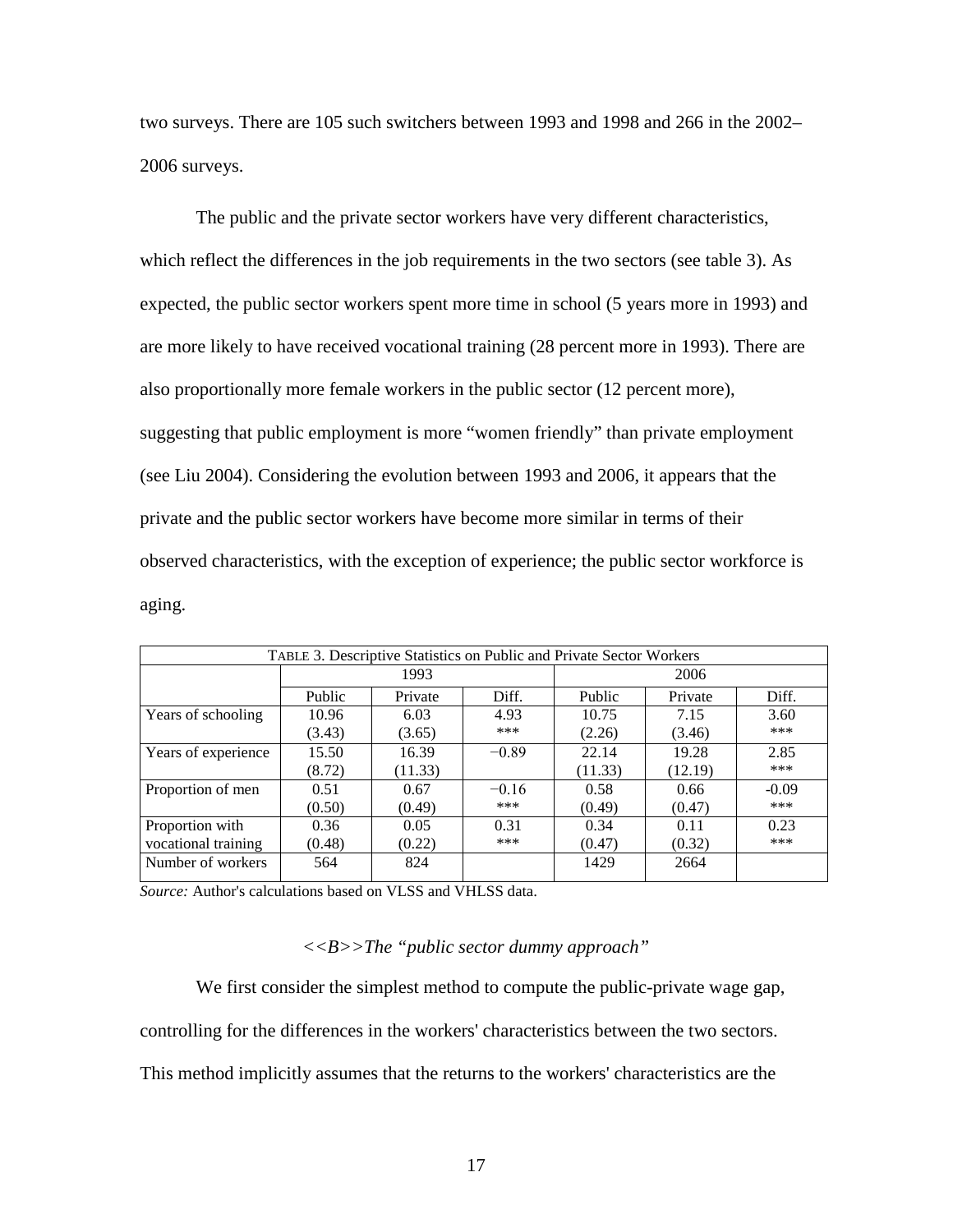same across the sectors. This method consists of a regression of the log earnings on the workers' observable characteristics, with a dummy variable that represents working in the public sector. As before,  $X_{it}$  denotes the vector of workers' characteristics. We estimate the following equation by quantile regression:

$$
y_{it} = \tau_t + \eta_t * P_{it} + \beta * X_{it} + \epsilon_{it}.
$$

 The quantile regression estimates of the public sector premium are shown in figure 2. The public sector premium is essentially zero in 1993 and 1998 and rises steeply afterward. Interestingly, in the 2000s, the public premium becomes much higher for the top half of the distribution (over 30 percent at all quantiles above the median). These findings are coherent with the rise in the returns to skills in the public sector as compared with the private sector, which we document in the next section.

FIGURE 2. The public premium estimated through quantile regression



*Source:* Author's calculations based on VLSS 1993 and VHLSS 2006 data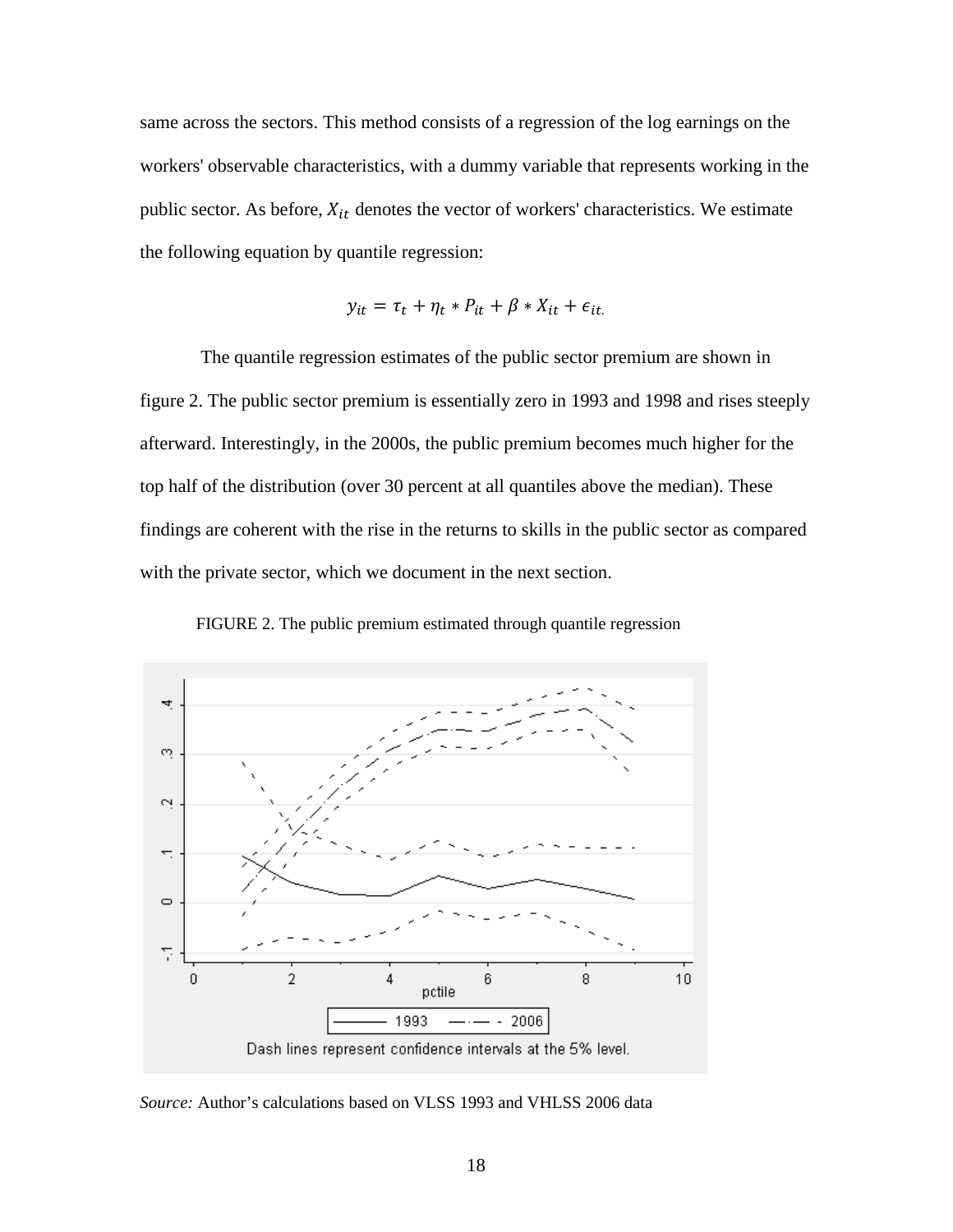#### *Difference in returns to workers' characteristics*

A second approach, which is by far the most common in the literature, consists of allowing the returns to the workers' observable characteristics  $X_{it}$  to differ between the two sectors. Let  $\beta_1$  represent the returns in the public sector and  $\beta_0$  represent the returns in the private sector. Using the same notations as above, the model is as follows:

$$
y_{it} = \tau_t + \eta_t * P_{it} + \beta_0 * X_{it} + \beta_1 * P_{it} * X_{it} + \epsilon_{it}.
$$

We include the workers' observable characteristics that have the most significant effect on earnings.<sup>[7](#page-41-6)</sup> The OLS estimation results are shown in table 4. In 1993, the public sector has higher returns to education and lower returns to experience than the private sector. Between 1993 and 2006, the returns to education increase, and the returns to experience decline in both sectors, which is a common finding in other transition economies. At the end of the period, the returns to education are even higher in the public sector whereas the returns to experience are comparable in both sectors. This shift suggests an explanation for why the public-private wage gap increases. Public workers, who are better educated and more experienced than their private counterparts, benefit from a rise in the returns to skills. Note that once the differences in the returns to the workers' characteristics are taken into account, the public sector dummy becomes insignificant; if anything, it decreases over time. We will use these results to perform the Oaxaca-Blinder decomposition. However, an important limitation of this approach is that any unobserved characteristics that are correlated with  $P_{it}$  and  $X_{it}$  (e.g., cognitive abilities or political connections) bias the estimate of  $\beta_1 - \beta_0$ .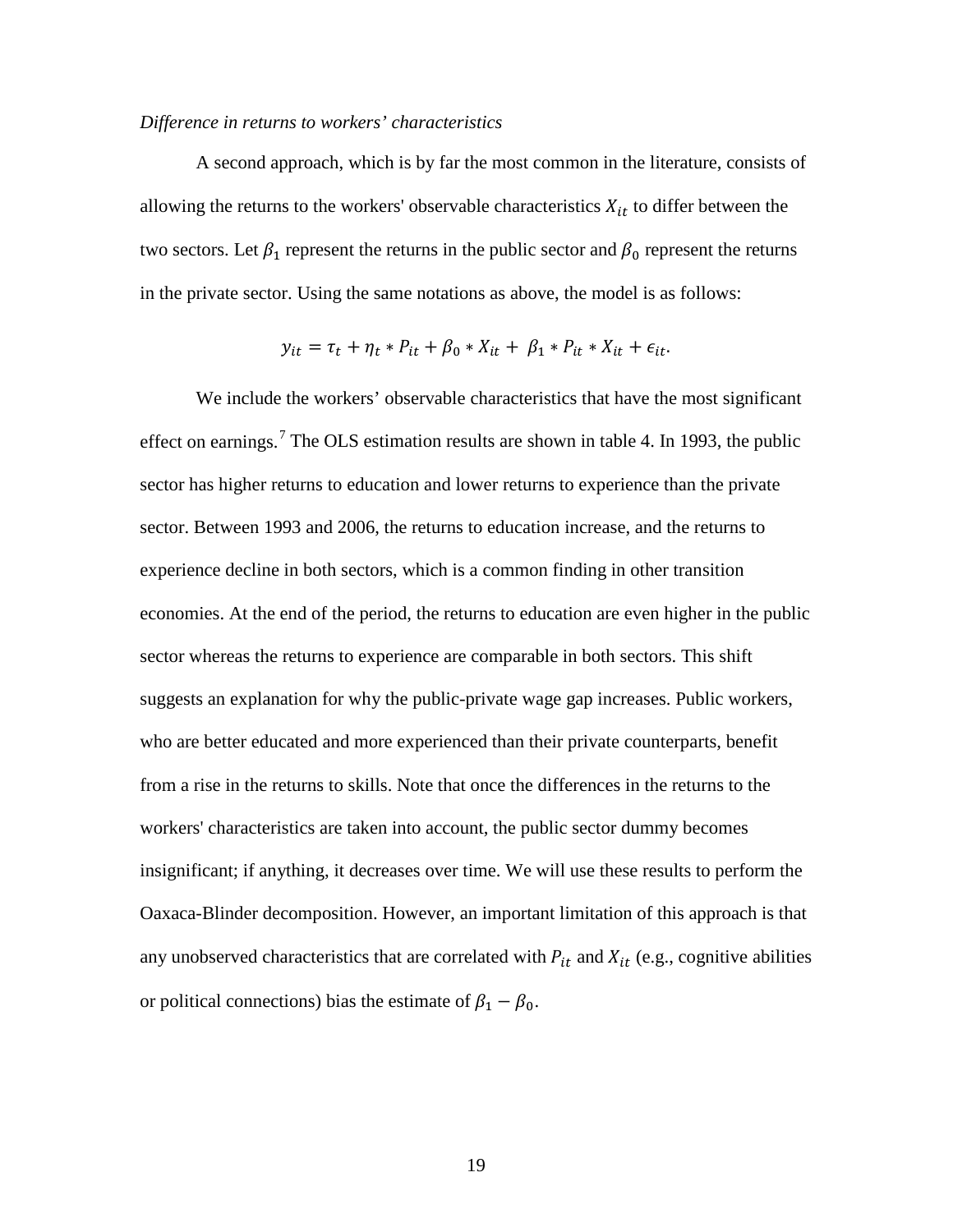| TABLE 4. OLS Estimation of Wage Equations in the Public and Private Sector in 1993 and 2006 |             |           |        |          |           |       |  |
|---------------------------------------------------------------------------------------------|-------------|-----------|--------|----------|-----------|-------|--|
|                                                                                             | 1993        |           |        | 2006     |           |       |  |
|                                                                                             | Coef.       | Std. Err. | P > t  | Coef.    | Std. Err. | P > t |  |
| Public                                                                                      | 0.193       | 0.181     |        | $-0.052$ | 0.124     |       |  |
| Years of schooling                                                                          | 0.012       | 0.010     |        | 0.038    | 0.003     | ***   |  |
| Years of experience                                                                         | 0.056       | 0.010     | ***    | 0.022    | 0.003     | ***   |  |
| Square of experience                                                                        | $-0.118$    | 0.024     | ***    | 0.000    | 0.000     | ***   |  |
| Male                                                                                        | 0.276       | 0.074     | ***    | 0.230    | 0.024     | ***   |  |
| Vocational training                                                                         | $-0.332$    | 0.195     | $\ast$ | 0.135    | 0.040     | ***   |  |
| Public * Years of schooling                                                                 | 0.024       | 0.013     | $\ast$ | 0.047    | 0.009     | ***   |  |
| Public * Years of experience                                                                | $-0.035$    | 0.016     | **     | 0.006    | 0.007     |       |  |
| Public * Square of experience                                                               | 0.092       | 0.045     | **     | 0.000    | 0.000     |       |  |
| Public * Male                                                                               | $-0.184$    | 0.095     | $\ast$ | $-0.229$ | 0.039     | ***   |  |
| Public * Vocational training                                                                | 0.260       | 0.203     |        | $-0.226$ | 0.052     | ***   |  |
| Constant                                                                                    | $-0.321$    | 0.107     | ***    | 0.771    | 0.045     | ***   |  |
| <b>Observations</b>                                                                         | 3893<br>856 |           |        |          |           |       |  |
| R-squared                                                                                   |             | 0.129     |        |          | 0.264     |       |  |
| Mean squared error                                                                          |             | 0.62      |        |          | 0.55      |       |  |

*Source:* Author's calculations based on VLSS and VHLSS data.

#### *Our model*

We now turn to the estimation of our model. The lack of observations leads us to adopt a simple estimation method, the nonlinear least squares (minimum distance estimation) method, which has better small-sample properties than the Generalized Method of Moments used by Lemieux (1998). The model estimates are shown in table 5.

Very different patterns emerge for the 1993–1998 and 2002–2006 periods. In the 1993–1998 panel, the returns to the workers' comparative advantage in the public as compared with the private sector  $(a)$  are significantly inferior to one. In the 2002–2006 panel, they are not significantly different from one, and the point estimate is greater than one. This change suggests that the public sector, which initially offered lower returns on workers' comparative advantage than the private sector, has now adopted compensation patterns that reward workers at least as much. Interestingly, the point estimate of  $\eta_t$  is also rising but is never significantly different from zero. Therefore, the higher pay in the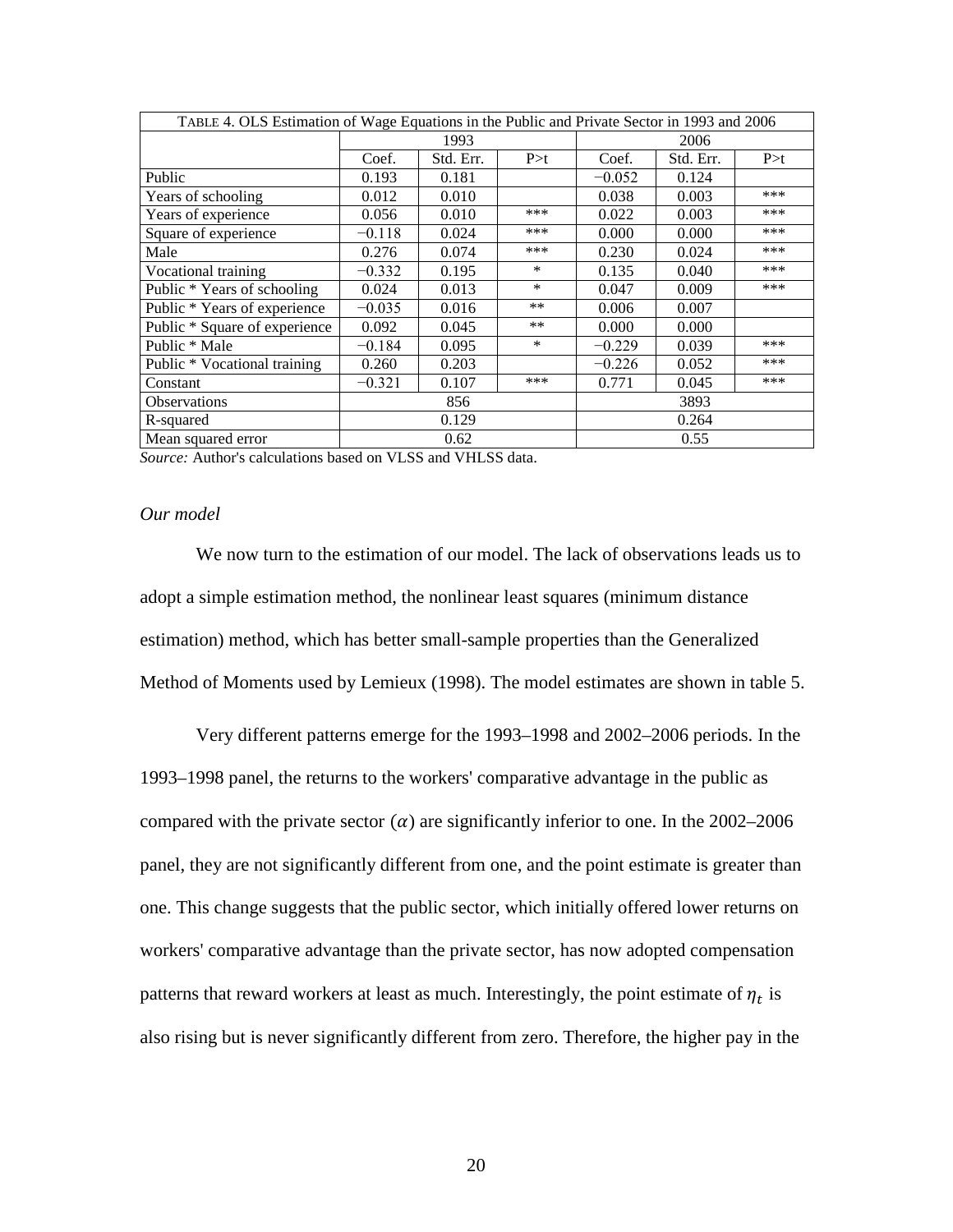public sector cannot be adequately described as a simple "wage premium" that is unrelated to productive characteristics.

Finally, we find clear evidence that workers sort according to their comparative advantage  $\theta$ . As shown in table 5, the means of the distribution of  $\theta$  are negative for the employees who stay in or who switch to the private sector  $(m_{00}, m_{10})$ . The public sector stayers have, on average, higher (positive) values of  $\theta$ . Our estimation results also suggest that the sorting of workers across sectors responds to the changes in the returns to their comparative advantages. During the 1990s, when the returns to workers' comparative advantage are lower in the public than in the private sector, the average of  $\theta$ among the "switchers to public"  $(m_{01})$  is much lower than it is for any other group. However, in the second panel, the relative returns are higher ( $\alpha \geq 1$ ).

| TABLE 5. Non-Linear Least Squares Estimation Results |          |           |        |          |           |       |  |  |
|------------------------------------------------------|----------|-----------|--------|----------|-----------|-------|--|--|
|                                                      |          | 1993      |        | 2006     |           |       |  |  |
|                                                      |          |           |        |          |           |       |  |  |
|                                                      | Coef.    | Std. Err. | P > t  | Coef.    | Std. Err. | P > t |  |  |
| Relative returns $\alpha$                            | 0.505    | 0.267     | $\ast$ | 1.448    | 0.725     | **    |  |  |
| Public premium $\eta_t$                              | $-0.222$ | 0.187     |        | 0.010    | 0.055     |       |  |  |
| Public premium $\eta_{t+1}$                          | $-0.125$ | 0.188     |        | 0.089    | 0.055     |       |  |  |
| Time dummy $\tau_t$                                  | 0.620    | 0.168     | ***    | 1.315    | 0.047     | ***   |  |  |
| Time dummy $\tau_{t+1}$                              | 1.103    | 0.164     | ***    | 1.559    | 0.046     | ***   |  |  |
| Public stayers $m_{11}$                              | 0.309    | 0.197     |        | 0.231    | 0.079     | ***   |  |  |
| Private stayers $m_{00}$                             | $-0.256$ | 0.164     |        | $-0.158$ | 0.046     | ***   |  |  |
| Switchers to public $m_{01}$                         | $-0.524$ | 0.199     | ***    | $-0.108$ | 0.103     |       |  |  |
| Switchers to private $m_{10}$                        | $-0.021$ | 0.186     |        | 0.061    | 0.046     |       |  |  |
| Sample size                                          | 1750     |           |        | 7786     |           |       |  |  |

*Source:* Author's calculations based on VLSS and VHLSS data.

Compared with the other models presented above, our model accounts for any characteristic that contributes to workers' comparative advantage from being in the public sector rather than in the private sector. In this sense, our model allows for a greater effect from workers' selection into one sector or the other. However, we find significant differences in the relative returns to workers' comparative advantage between the public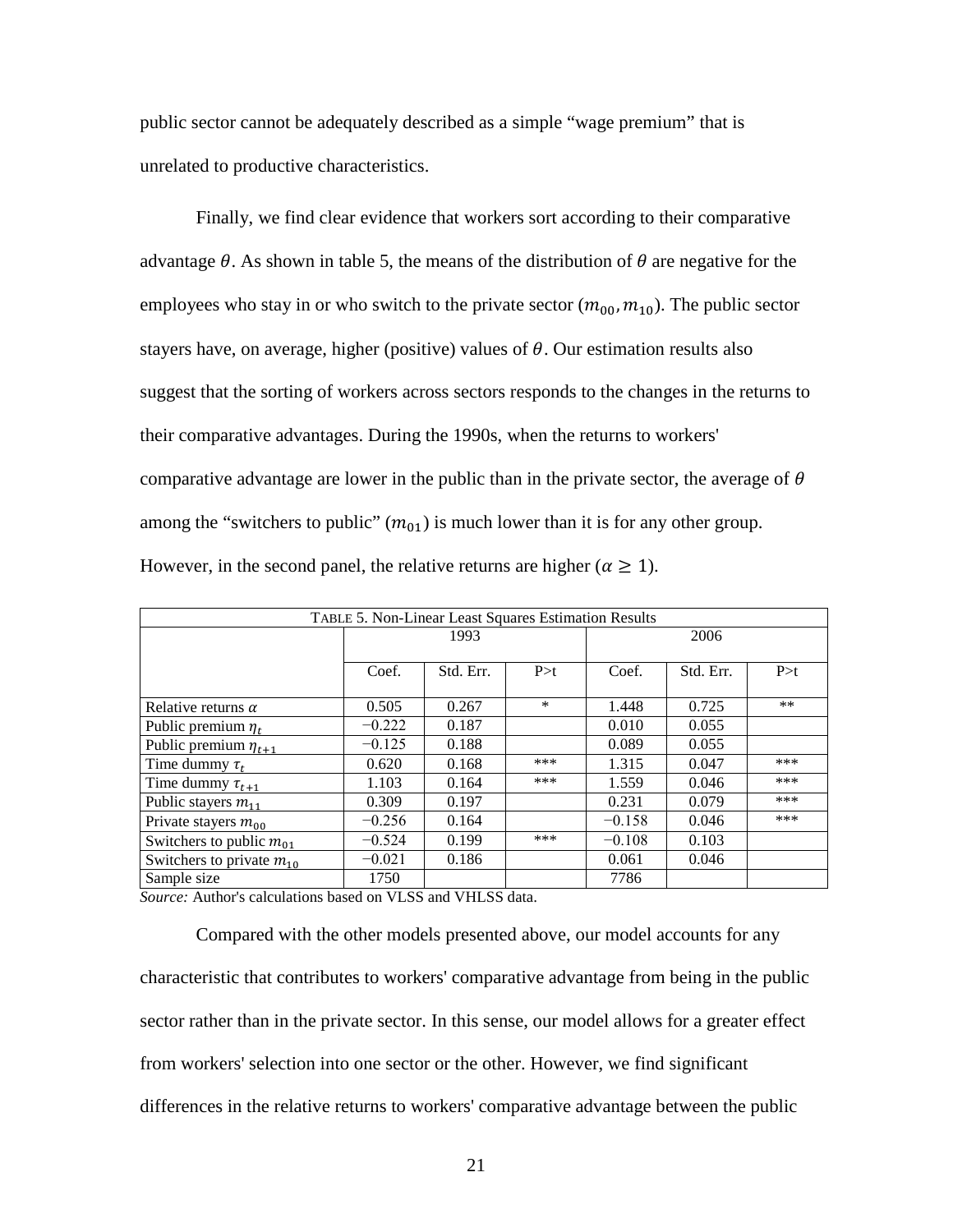and the private sectors (at least in the 1990s) and a significant change in these differences over time. These differences strengthen the argument that compensation patterns play a role in the rise of the public-private wage gap. To assess the respective effect of each factor, we now use our model estimates to perform decompositions of the labor market earnings inequality.

#### *Explaining the average public-private earnings gap*

In this section, we aim to assess the relative importance of workers' selection and wage setting in explaining the rise in the average public-private earnings gap. We show that an important part of the gap is explained by differences in workers' characteristics because of positive selection into the public sector. The differences in the returns to these characteristics between the two sectors are the driving factors behind the widening of the public-private gap. For the sake of exposition, we first review the Oaxaca-Blinder method before presenting our proposed extension.

#### *Oaxaca-Blinder method*

Let us write the difference in the mean log earnings between the public and the private sector:  $\Delta_t = E(y_{it}|_{P_{it}=1}) - E(y_{it}|_{P_{it}=0})$ . Once the returns to skills are estimated separately for each sector, Oaxaca (1973) proposes decomposing  $\Delta_t$  into two components: the effect of the differences in the workers' skills, on the one hand (selection effect), and the effect of the differences in the returns on these skills, on the other (price effect). There are two possible ways of implementing this decomposition, which correspond to the two equations below. One way is to compute the counterfactual earnings for public employees by applying the coefficient of the wage equation estimated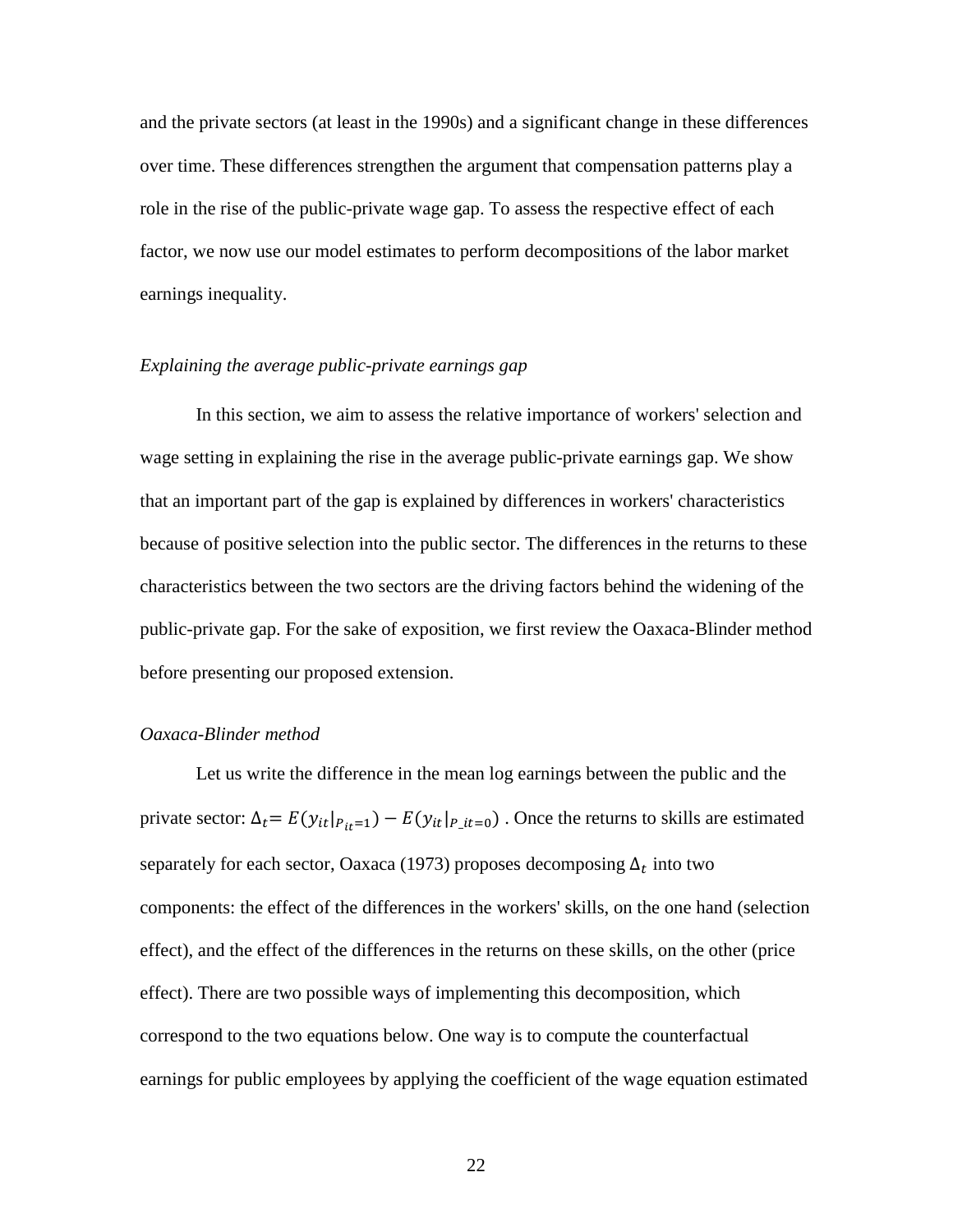for the private sector to their observed characteristics. The difference between the wage observed for the public workers and this counterfactual reflects the price component of the public-private wage gap, and the remaining part of the gap is due to selection (Equation 4). The other path compares private employees' earnings with the counterfactual earnings that they would be paid in the public sector, given their observable characteristics (Equation 5).

$$
\Delta_{t} = \underbrace{\widehat{\eta}_{t} + (\widehat{\beta}_{1} - \widehat{\beta}_{0}) * E(X_{it}|_{P\_it=1})}_{Price} + \underbrace{\widehat{\beta}_{0} * (E(X_{it}|_{P_{it}=1}) - E(X_{it}|_{P_{it}=0}))}_{Selection} (4)
$$
\n
$$
\Delta_{t} = \underbrace{\widehat{\eta}_{t} + (\widehat{\beta}_{1} - \widehat{\beta}_{0}) * E(X_{it}|_{P\_it=0})}_{Price} + \underbrace{\widehat{\beta}_{1} * (E(X_{it}|_{P_{it}=1}) - E(X_{it}|_{P_{it}=0}))}_{Selection} (5)
$$

However insightful it may be, the Oaxaca-Blinder decomposition method is biased if there are unobservable characteristics that affect workers' earnings and if the public and private sector employees are systematically different with respect to these characteristics.<sup>8</sup> This bias motivates the use of our model because it allows for selection on all of the workers' characteristics.

#### Our decomposition

We use our model to decompose the public-private wage gap at each date into two components. The first component corresponds to sorting of workers into the public sector according to their comparative advantage  $\theta$  (selection effect), and the second component corresponds to differences in returns to this comparative advantage  $\alpha$  and the constant earnings difference between public and private employees  $\eta$  (price effect). As in the Oaxaca-Blinder method, there are two methods for implementing our decomposition. We can compute public employees' wages without the public premium  $\hat{\eta_t}$  and with the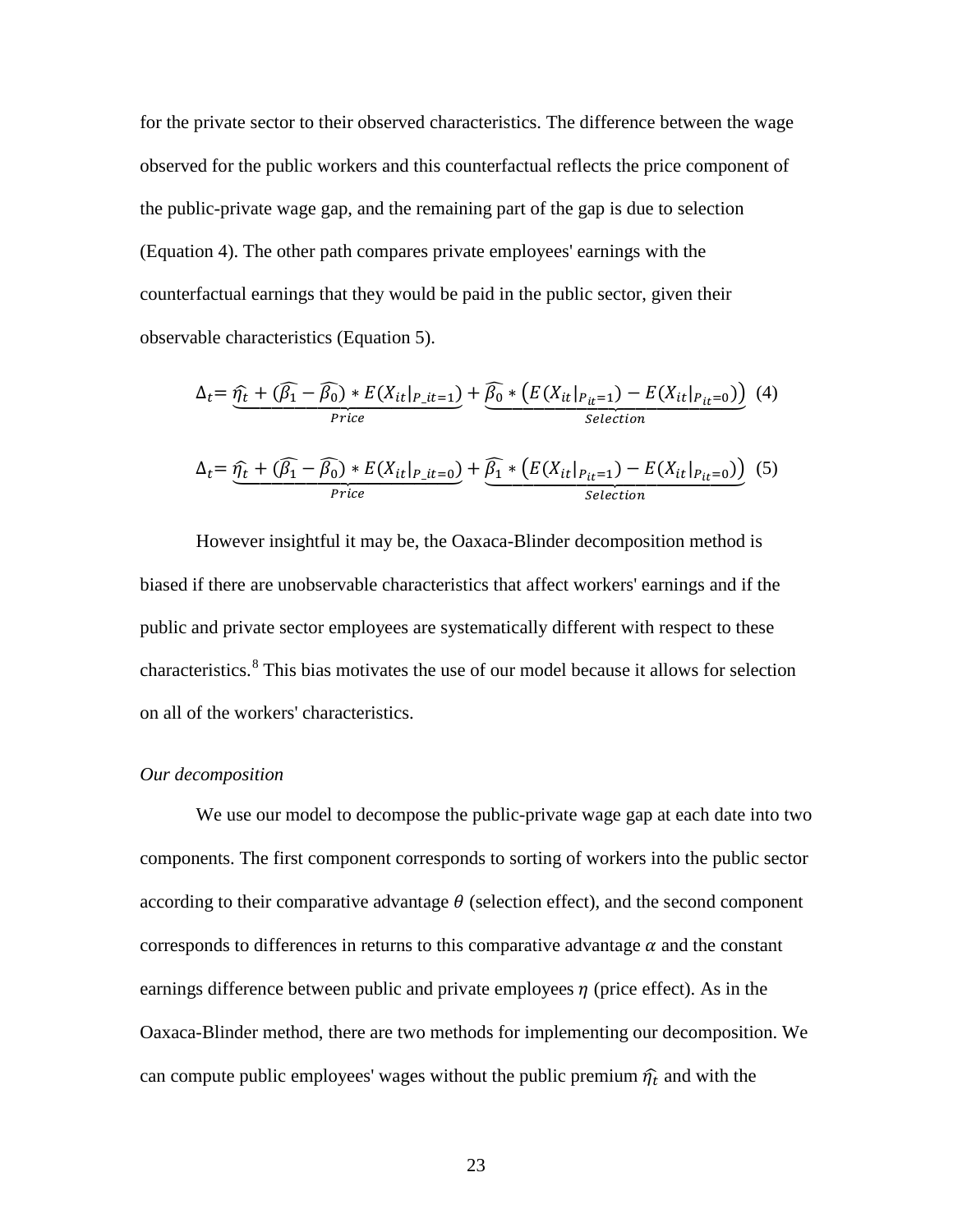returns to the comparative advantage set to one, which simulates what they would be paid in the private sector (Equation 6). Alternatively, we can simulate private employees' pay if they were to receive the public premium and the same returns to their productive skills  $\hat{\alpha}$  as the public employees (Equation 7).

$$
\Delta_{t} = \underbrace{\widehat{\eta_{t}} + (\widehat{\alpha} - 1) * E(\theta_{it}|_{P\_it=1})}_{Price} + \underbrace{\left(E(\theta_{it}|_{P_{it}=1}) - E(\theta_{it}|_{P_{it}=0})\right)}_{Selection}
$$
(6)

$$
\Delta_{t} = \underbrace{\hat{\eta_{t}} + (\hat{\alpha} - 1) * E(\theta_{it}|_{P\_it=0})}_{Price} + \underbrace{\hat{\alpha}(E(\theta_{it}|_{P_{it}=1}) - E(\theta_{it}|_{P_{it}=0}))}_{Selection}
$$
(7)

The results of our decomposition are shown in table 6. We find that the selection on workers' comparative advantage is a major component of the public-private earnings gap in Vietnam. If there were no differences in wage setting between sectors, the earnings in the public sector would be 30 to 40 percent higher than in the private sector throughout this period. This effect is much larger than the effect one would obtain with a simple Oaxaca-Blinder method (results not shown here) because our model allows for the selection of workers on the basis of any of their characteristics. Our results also emphasize the impact of the returns to the comparative advantage  $(\alpha)$  and the impact of the constant premium from being in the public sector  $(\eta)$ . Most strikingly, our decomposition displays a negative contribution for these parameters to the public-private gap in 1993–1998: public sector employees are underpaid compared with private workers. In 2002–2006, their contribution becomes positive, and the reform in the public sector's compensation policy causes the earnings gap to widen.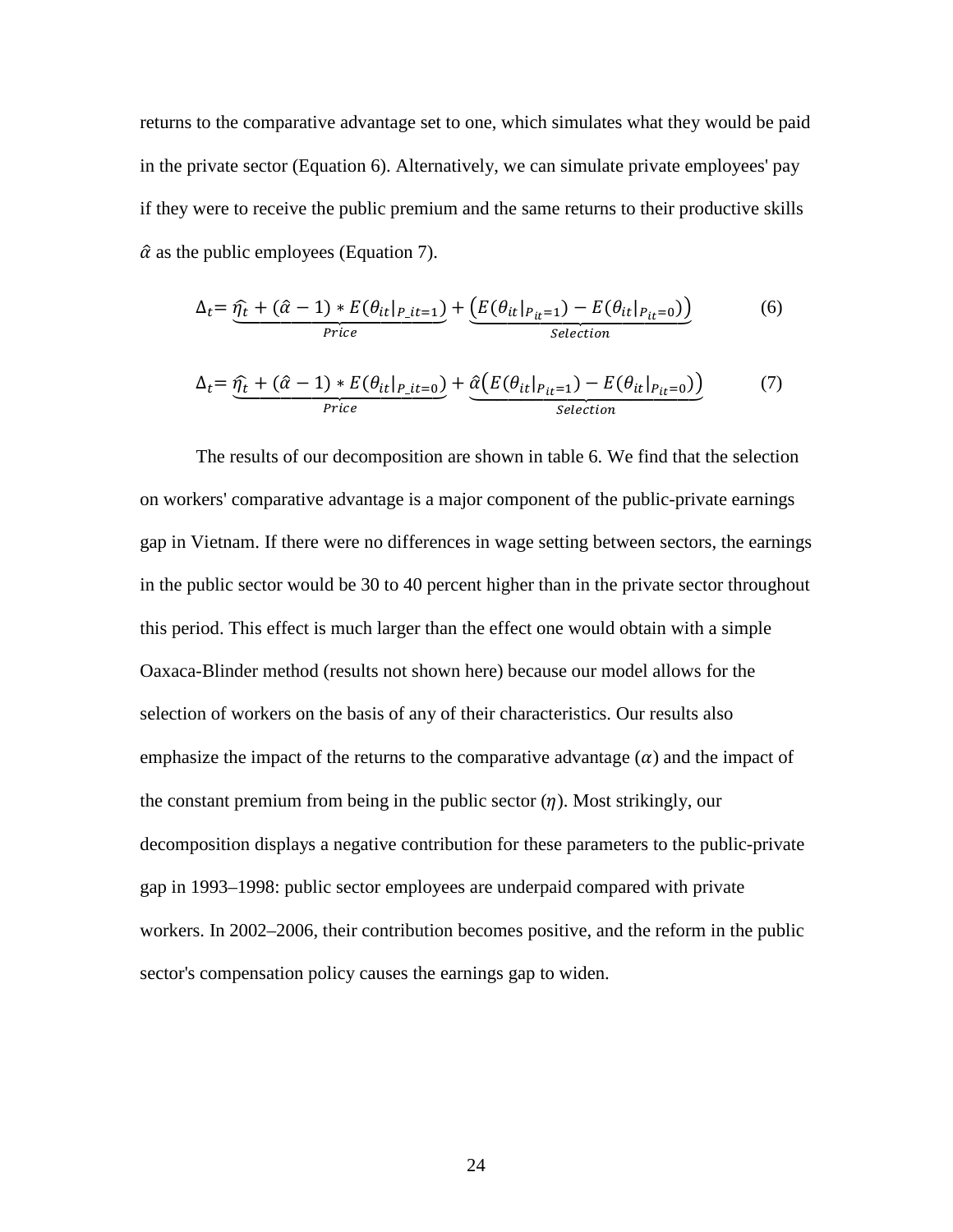| TABLE 6. Decomposition of the Public-Private Wage Gap Based on our Simulations |         |         |         |      |            |  |  |  |
|--------------------------------------------------------------------------------|---------|---------|---------|------|------------|--|--|--|
|                                                                                | 1993    | 1998    | 2002    | 2006 | Change     |  |  |  |
|                                                                                |         |         |         |      | 1900-2000s |  |  |  |
| <b>Real Gap</b>                                                                | 0.21    | 0.21    | 0.48    | 0.53 | 0.30       |  |  |  |
| <b>Simulation 1</b>                                                            |         |         |         |      |            |  |  |  |
| Price effect                                                                   | $-0.36$ | $-0.23$ | 0.11    | 0.18 | 0.44       |  |  |  |
| Selection                                                                      | 0.56    | 0.44    | 0.37    | 0.35 | $-0.14$    |  |  |  |
| <b>Simulation 2</b>                                                            |         |         |         |      |            |  |  |  |
| Price effect                                                                   | $-0.08$ | $-0.01$ | $-0.06$ | 0.03 | 0.03       |  |  |  |
| <b>Selection</b>                                                               | 0.28    | 0.22    | 0.54    | 0.51 | 0.27       |  |  |  |
| Average $1-2$                                                                  |         |         |         |      |            |  |  |  |
| Price effect                                                                   | $-0.22$ | $-0.12$ | 0.02    | 0.10 | 0.23       |  |  |  |
| Selection                                                                      | 0.42    | 0.33    | 0.45    | 0.43 | 0.07       |  |  |  |

*Source:* Author's calculations based on VLSS and VHLSS data.

Compared with the Oaxaca-Blinder method, our model offers a much more comprehensive view of selection on workers' characteristics. Hence, our model strengthens the case against explaining the widening of the public-private sector gap only by selection. The fact that  $\alpha$  is significantly inferior to one in the first panel suggests that neither a simple wage equation model nor a fixed effect model (which, de facto, assumes constant returns to the unobserved characteristics across the sectors) could adequately describe the differences in the returns on workers' skills between the public and private sectors.

#### **EXPLAINING THE CHANGES IN THE OVERALL LABOR MARKET EARNINGS INEQUALITY**

In this section, we turn to the entire distribution of earnings and its evolution over time. As we saw in section 1, between 1993 and 2006, the overall inequality falls despite the rising public-private gap because the within-sector inequality decreases sharply in both the public and the private sectors. This stylized fact stands in stark contrast with the other experiences of transition into a market economy, such as the Polish case studied in Keane and Prasad (2006).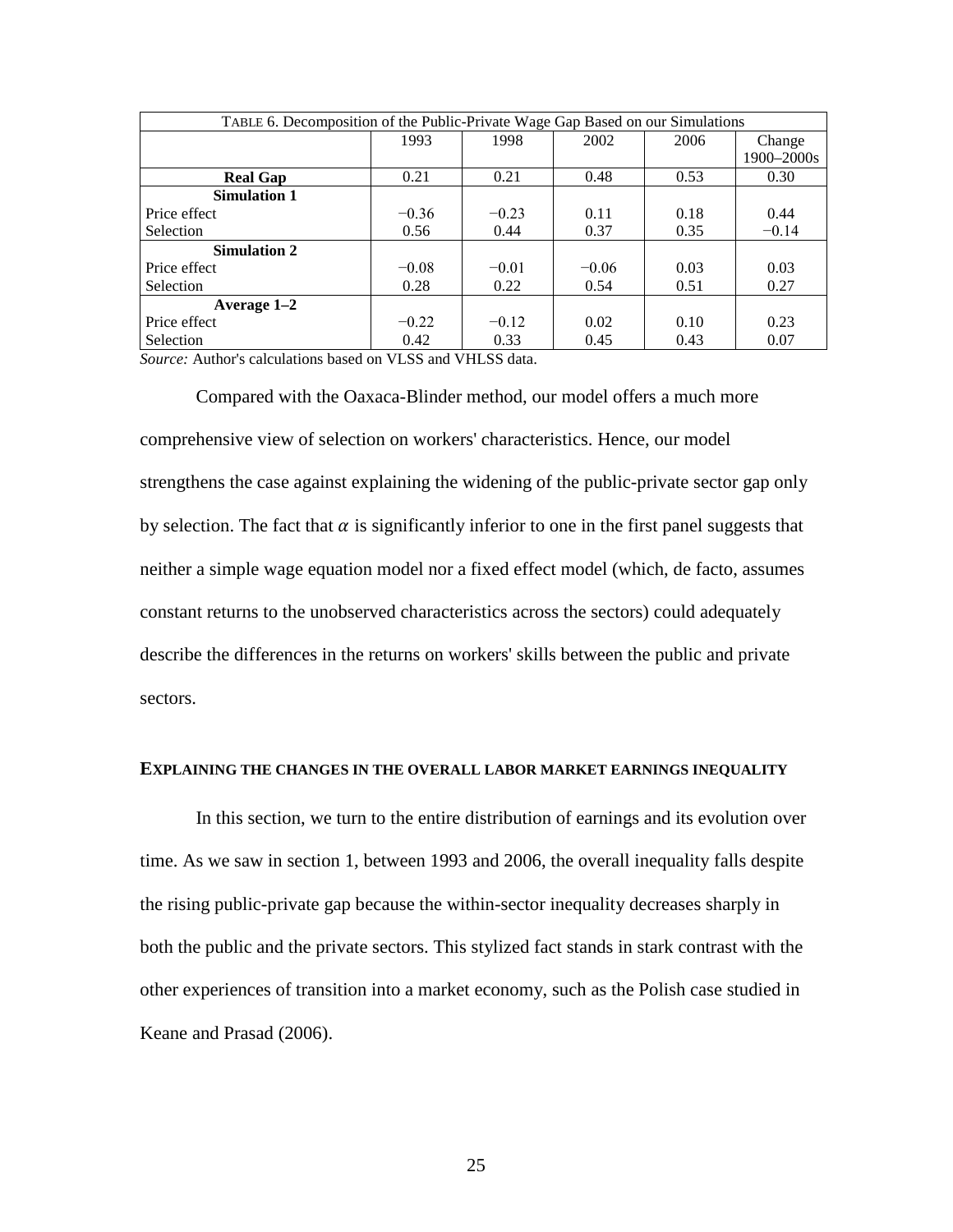We expect the labor markets after the transition to be more competitive than before and to align workers' earnings to their productivity. This expectation does not necessarily imply that the distribution of the workers' earnings should become more unequal. Examining the wage equation estimates presented in table 4, we see that the R squared is higher in the 2000s than in the 1990s and that the residual variance has declined. On the one hand, these findings suggest that workers' compensation is more closely determined by their individual characteristics and their public or private employee status after the transition than it was before. On the other hand, these findings suggest that the decline in earning inequality is not due to a decline in the variance of observable characteristics nor in their price. Within the simple OLS model, however, we cannot say whether this decline is due to a greater homogeneity in the compensation of workers with similar unobserved characteristics or to a falling variance of idiosyncratic shocks.

#### *Estimation of each worker's comparative advantage*

We can use our model to disentangle the effect of the changes in the relative compensation patterns, the changes in the distribution of comparative advantage in the population and the changes in the distribution of idiosyncratic shocks. This exercise requires an estimation of each worker's comparative advantage. If we denote  $z_{it} = \tau_t +$  $\eta_t * P_{it}$ , then  $\theta_i$  is estimated using the following expression:

$$
\theta_i = \frac{1}{2} \left( \frac{y_{it} - \widehat{z_{it}}}{1 + (\widehat{\alpha} - 1)P_{it}} + \frac{y_{it+1} - \widehat{z_{it+1}}}{1 + (\widehat{\alpha} - 1)P_{it+1}} \right).
$$

It is easy to show that this estimator is unbiased. $9$  Indeed, using the orthogonality assumption between residuals  $u_{it}$ , the factor  $\theta_i$  and the public sector dummy  $P_{it}$ , the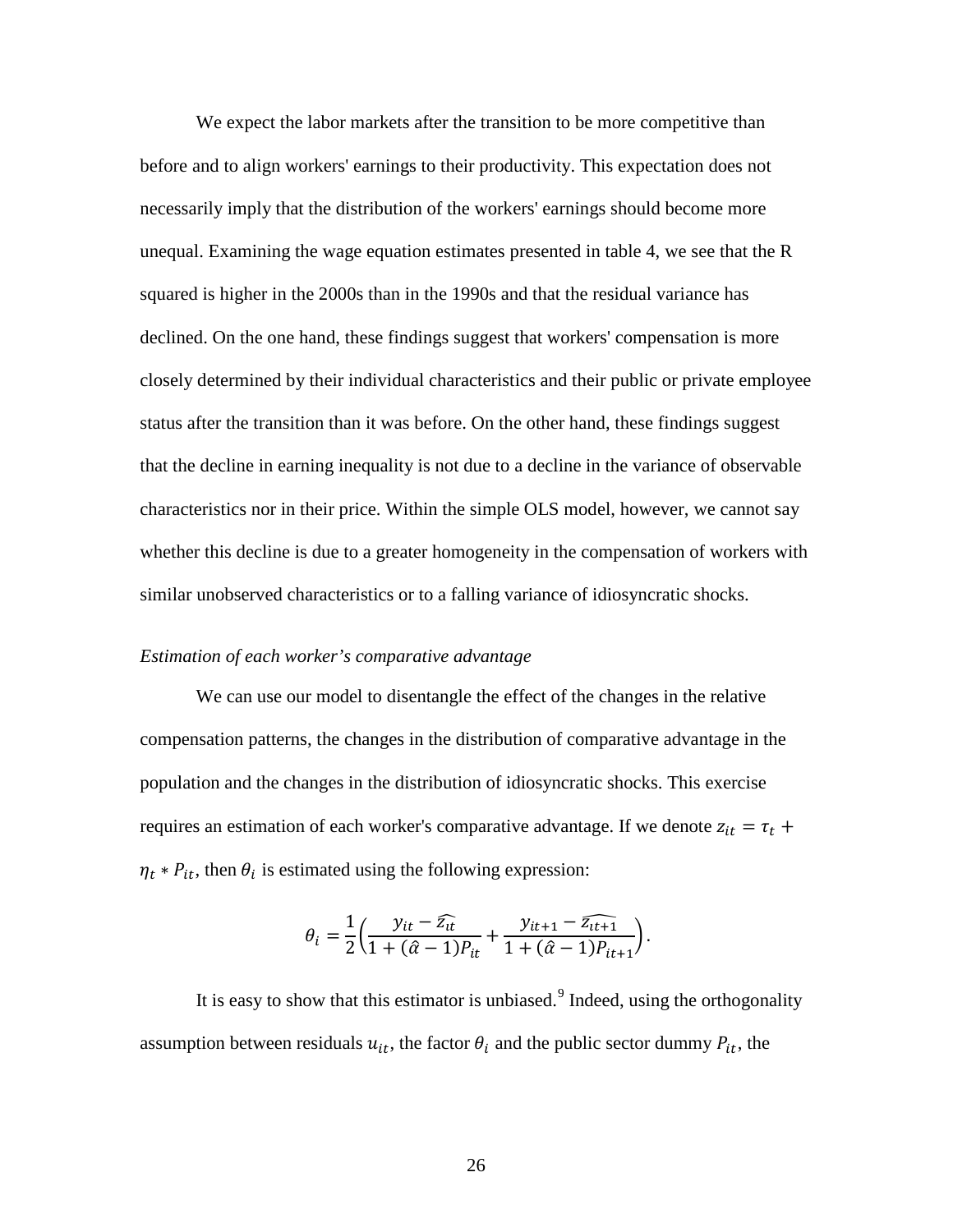expectation of the difference between the observed earnings and  $z_{it}$  can be written as follows:

$$
E[y_{it} - z_{it}] = E[\theta_i + (\alpha - 1) * P_{it} * \theta_i + u_{it}] = (1 + (\alpha - 1) * P_{it}) * \theta_i.
$$

The distributions of  $\theta_i$  for the public and private workers in 1993 and 2006 are displayed in graph 3. If we consider only the first moment of each distribution, this graph illustrates the findings presented in section 3. The public workers have a higher comparative advantage from being in the public sector, and the difference between the public and private employees decreases slightly between the first and the second panel. What we learn from estimating  $\theta_i$  is that its variance shrinks between the first and the second panel in both the public and the private sectors. There may be several factors in this evolution, such as a greater homogeneity of workers or of workers' pay. Our model cannot disentangle these factors because they affect both of the sectors in the same way. However, we can isolate their impact from the effect of the relative changes in workers' pay and the changes in the workers' allocation across sectors.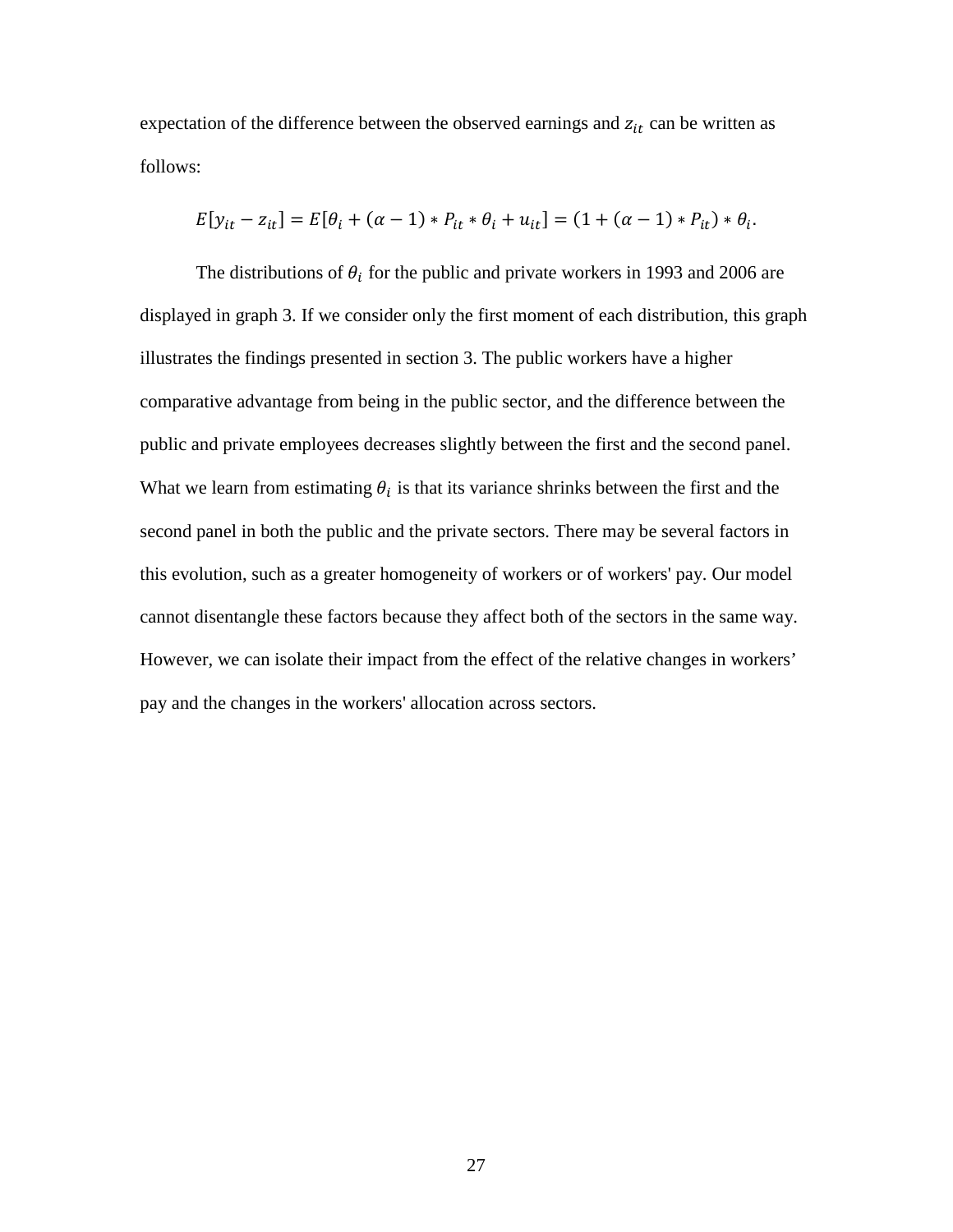

FIGURE 3. The distribution of workers' comparative advantage

*Source:* Author's calculations based on VLSS 1993–1998 and VHLSS 2002–2006 data

#### *Decomposition of overall inequality*

A few steps are needed before implementing our decomposition. We first compute the residuals for each individual observation as follows:

$$
\widehat{u_{tt}} = y_{it} - \widehat{y_{it}} = y_{it} - (\widehat{\tau_t} + \widehat{\theta}_t + \widehat{\eta_t} * P_{it} + (\widehat{\alpha} - 1) * P_{it} * \widehat{\theta}_t).
$$

We then simulate the changes in the distribution of  $\theta$  through a rank-preserving transformation; that is, we assign to each 1993 individual the value of  $\theta$  that has the same rank in the 2006 distribution as the value of  $\theta$  that we estimated for the individual in the 1993 distribution. We denote this value  $\theta_l^{06}$ . We next perform a similar rank-preserving transformation to assign a residual error term  $u_0^{06}$  to each worker observed in 1993.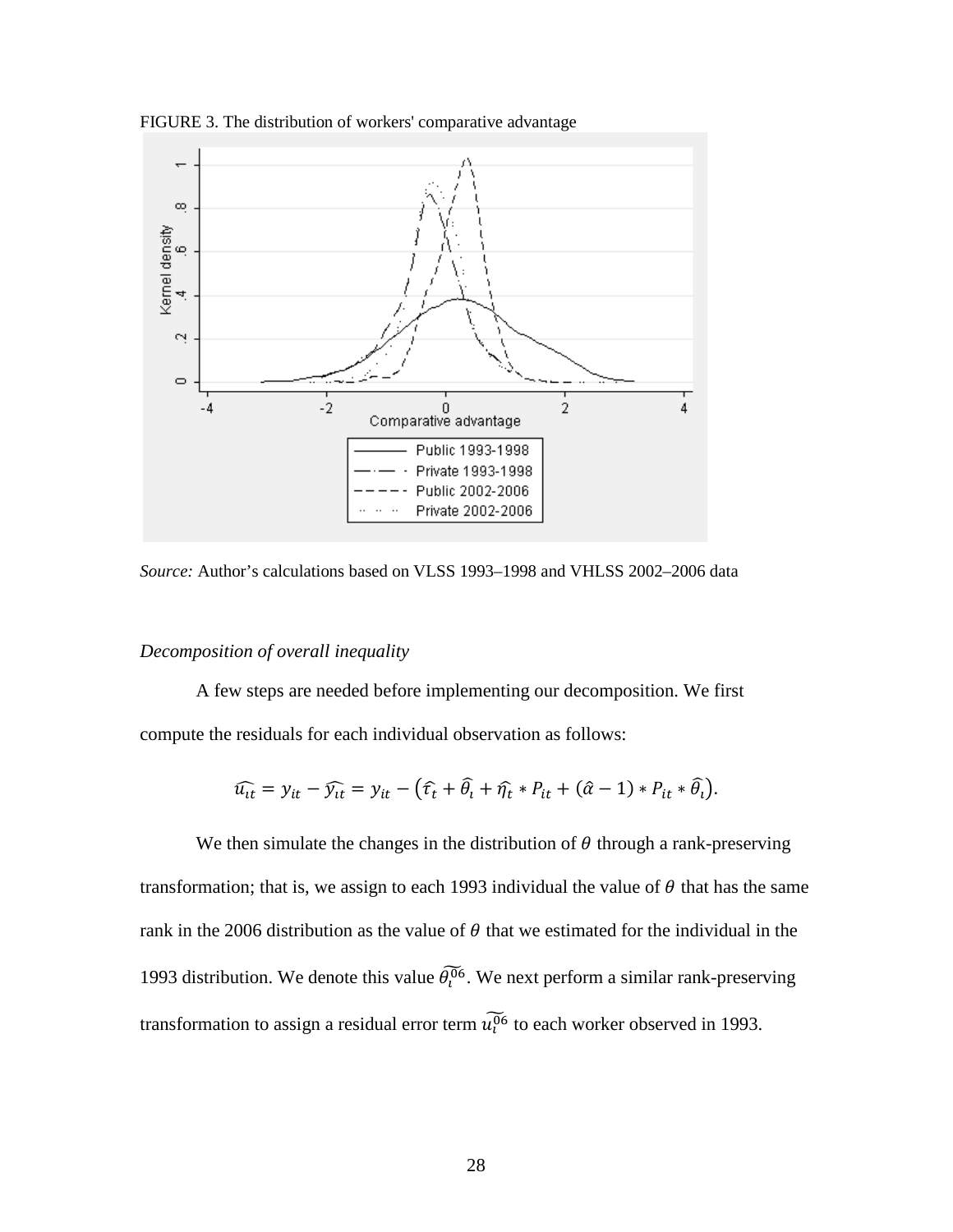Finally, we use  $\alpha_{93}$  and  $\alpha_{06}$  to denote relative returns to the workers' comparative advantage estimated for the 1993–1998 and 2002–2006 panels, respectively.

We are now able to build the three following counterfactuals: $10$ Counterf actual  $1 = \widehat{t_{06}} + \widehat{\theta}_l + \widehat{\eta_{06}} * P_{i93} + (\widehat{\alpha_{06}} - 1) * P_{i93} * \widehat{\theta}_l + \widehat{u_{093}}$ Counterfactual  $2 = \widehat{t_{06}} + \widehat{\theta_1^{06}} + \widehat{\eta_{06}} * P_{i93} + (\widehat{\alpha_{06}} - 1) * P_{i93} * \widehat{\theta_1^{06}} + \widehat{u_{093}}$ Counterfactual 3 =  $\widehat{t_{06}} + \widehat{\theta_1^{06}} + \widehat{\eta_{06}} * P_{i93} + (\widehat{\alpha_{06}} - 1) * P_{i93} * \widehat{\theta_1^{06}} + u_1^{06}$ .

All three counterfactuals are shown in figure 4, together with observed earnings distributions in 1993 and 2006.

Let us first compare the observed 1993 earnings distribution to Counterfactual 1. The first counterfactual takes into account the new constant and changes both the public sector premium and the price of individual characteristics in the public sector as compared with the private sector. The rise in the constant  $\tau$  shifts the curve to the right whereas changes in the compensation patterns in the public sector compared with the private sector have an inequality-increasing effect.

Next, we compare Counterfactual 2 to Counterfactual 1. The second counterfactual simulates the 1993 workers' pay as though they had 2006 workers' characteristics, keeping the allocation process between the public and the private sectors constant. We see that the compression of the distribution of the workers' comparative advantage offsets the inequality-increasing effect of the rise in the relative returns to the workers' comparative advantage. If we compare Counterfactuals 2 and 3, the changes in the distribution of the idiosyncratic shocks  $u_{it}$  do not appear to make a difference. Finally, Counterfactual 3 differs only slightly from the real earnings distribution in 2006.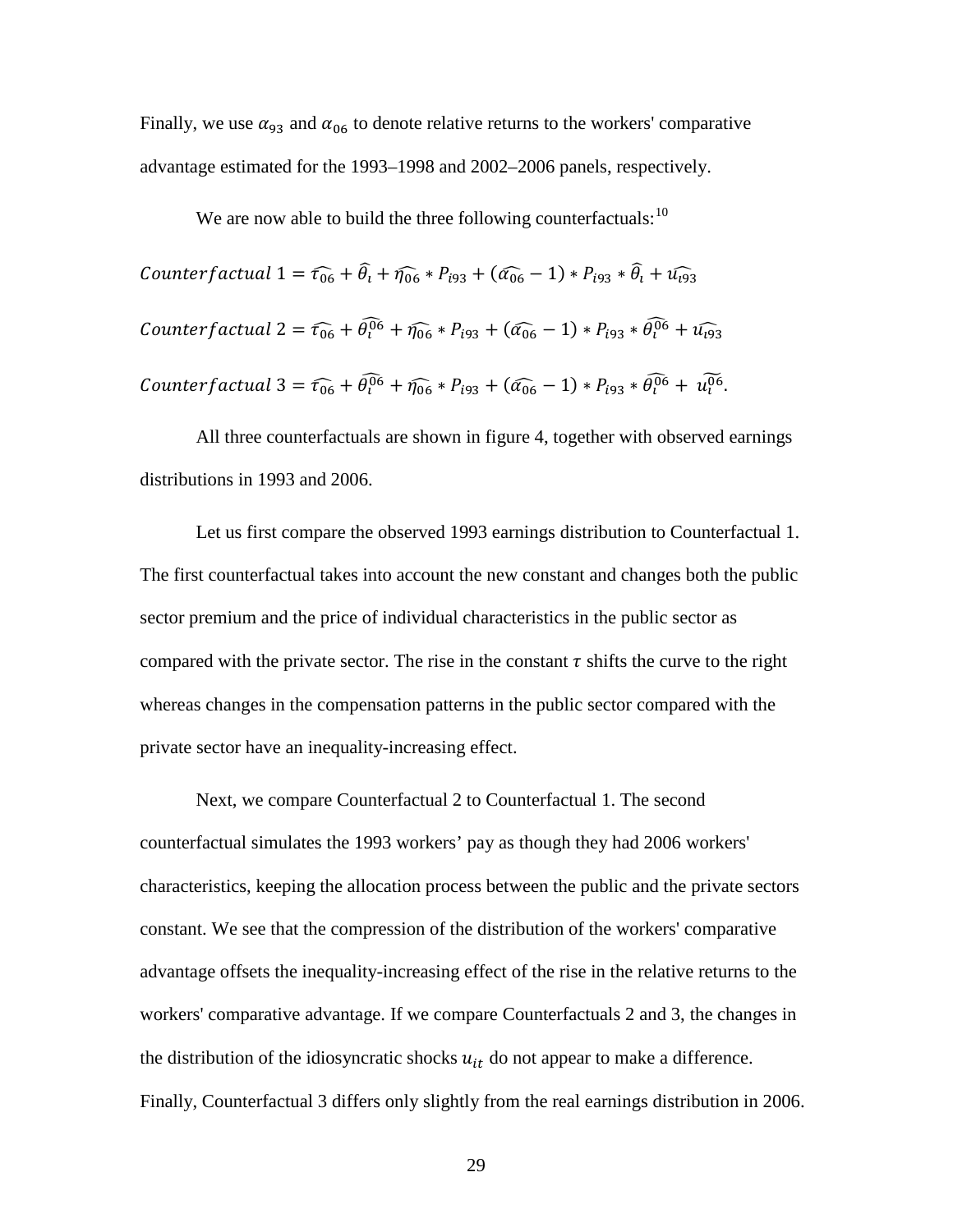FIGURE 4. The decomposition of the changes in overall inequality



*Source:* Author's calculations based on VLSS 1993–1998 and VHLSS 2002–2006 data

Our decomposition shows that two factors exert a significant influence on the evolution of overall inequality: the relative returns on the workers' comparative advantage and the distribution of this comparative advantage. We can rule out any major influence by the two other components, the allocation of the workers across the sectors and the residual variance in the earnings.

#### **DISCUSSION AND EXTENSION**

As argued throughout this paper, including an index of the comparative advantage  $\theta_i$  allows our model to be more comprehensive with respect to the workers' selection into the public sector. One shortcoming of our method lies in the fact that the effect of observed characteristics, such as education, experience, and gender, is subsumed under a single index. In this section, we correlate the estimated comparative advantage of each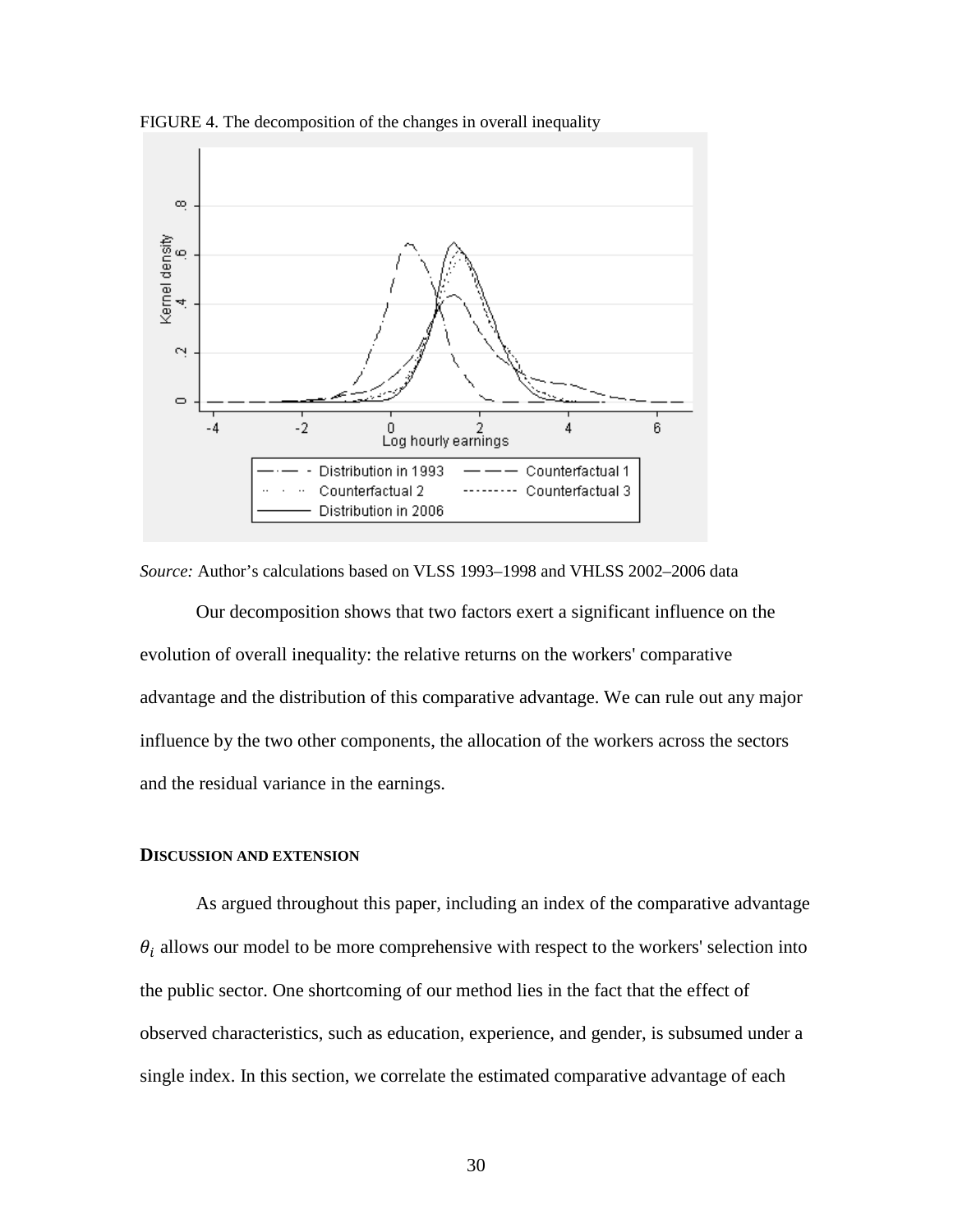worker with her observable characteristics. We also test whether our results hold for different subpopulations of workers, defined by gender and experience.

#### *Correlation with observable characteristics*

In the previous section, we estimated the comparative advantage of each worker. It is easy to compute the correlation coefficients (not shown here) between  $\hat{\theta}_t$  and the characteristics that affect workers' productivity. We find high coefficients for years of schooling, years of experience, residence (urban or rural), and vocational training. This finding confirms that our method captures the effect of the observable characteristics that are usually included in wage equations as well as unobservable characteristics that are strongly correlated with them. Such unobservable characteristics could be cognitive abilities, social capital, or political connections.

#### *Returns to skill and experience*

The model extension presented in section 2 allows us to test whether the increase in workers' relative returns to their comparative advantage in the public sector holds for different subpopulation of workers. Interestingly, we can test for potential segmentation between new entrants on the labor market and more experienced workers. Let us define the dummy variable  $E_i$ , which takes the value zero for the workers with less than 10 years of experience and one otherwise. We follow the model described by equation (3), replacing  $D_i$  with  $E_i$ . In examining the results of the estimation in table 7, our previous finding, that public sector workers have very low relative returns to their comparative advantage in the 1990s, does not seem to hold for both the younger and the older workers. However, the more experienced workers benefit from a significant public premium in the 1990s ( $\delta$  positive) and from a larger rise in returns to their comparative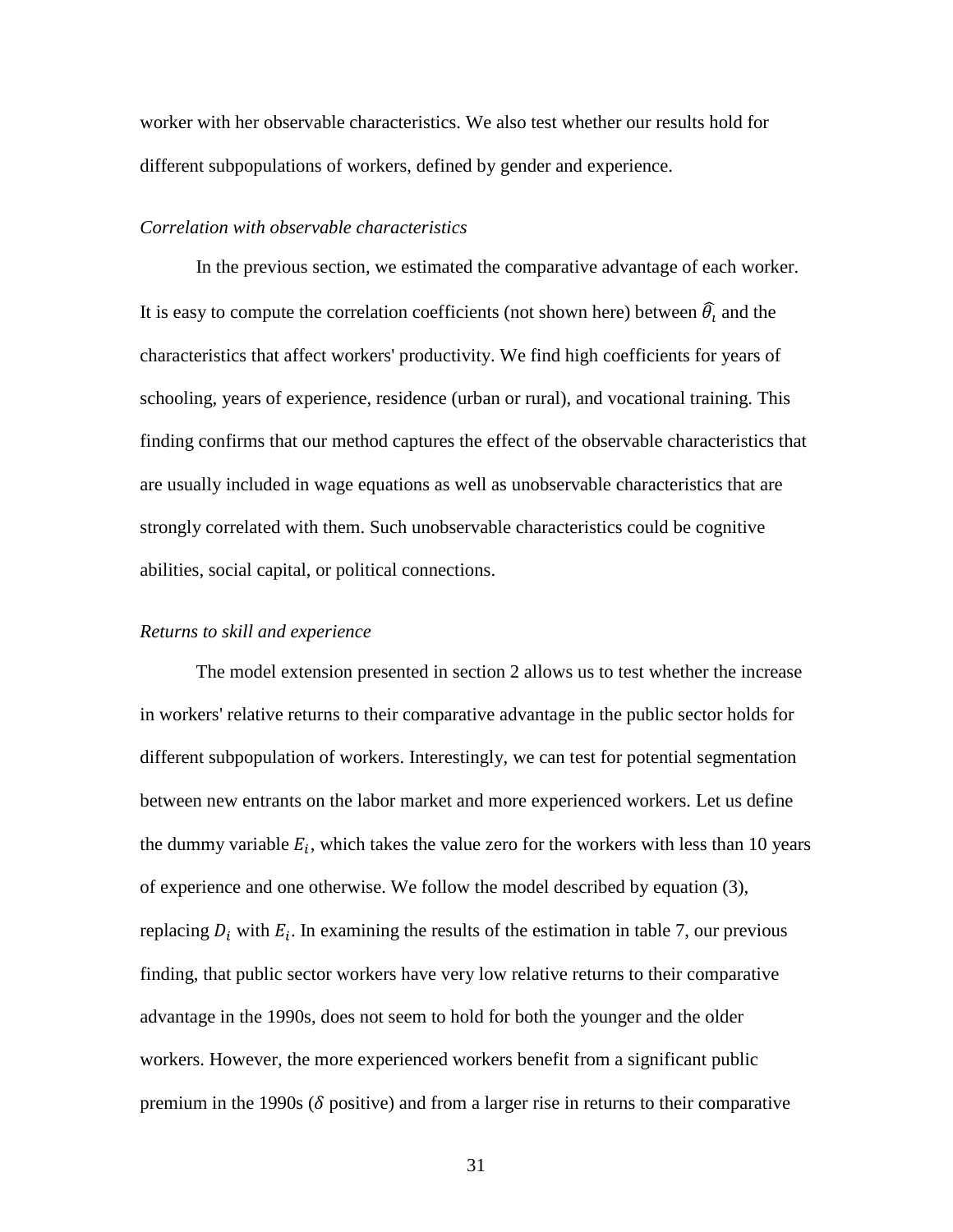advantage in the public sector in the 2000s. In the 2000s, the labor market for young workers appears competitive, with no significant difference in the public and private sectors' pay ( $\alpha = 1$  and  $\eta = 0$ ). This finding suggests that public sector rents only benefit older workers.

| TABLE 7. Extended Model: Interaction with Experience |          |           |       |          |           |        |  |  |
|------------------------------------------------------|----------|-----------|-------|----------|-----------|--------|--|--|
|                                                      |          | 1993      |       | 2006     |           |        |  |  |
|                                                      | Coef.    | Std. Err. | P > t | Coef.    | Std. Err. | P > t  |  |  |
| Relative returns $\alpha$                            | 0.381    | 0.271     |       | 1.013    | 0.591     | $\ast$ |  |  |
| Public premium $\eta_t$                              | $-0.288$ | 0.220     |       | $-0.029$ | 0.078     |        |  |  |
| Public premium $\eta_{t+1}$                          | $-0.292$ | 0.227     |       | 0.107    | 0.078     |        |  |  |
| Old workers $*$ Returns $\gamma$                     | 0.080    | 0.206     |       | 0.976    | 0.756     |        |  |  |
| Old workers * Public premium $\delta_t$              | 0.118    | 0.083     |       | 0.053    | 0.117     |        |  |  |
| Old workers * Public premium $\delta_{t+1}$          | 0.202    | 0.076     | ***   | $-0.026$ | 0.119     |        |  |  |
| Time dummy $\tau_t$                                  | 0.118    | 0.083     |       | 1.294    | 0.037     | ***    |  |  |
| Time dummy $\tau_{t+1}$                              | 0.202    | 0.076     | ***   | 1.538    | 0.035     | ***    |  |  |
| Sample size                                          |          | 1750      |       |          | 7786      |        |  |  |

*Source:* Author's calculations based on VLSS and VHLSS data.

#### *Returns to skill and gender*

Another interesting method for extending our model is to consider the differences in the labor market earnings between the male and female workers. Confirming the previous findings by Liu (2004), we have seen that in the 1990s, women were paid more favorably in the public than in the private sector. After controlling for the workers' characteristics, the gender gap was not significant in the public sector in the 2000s (table 4). We use the model described by equation (3), replacing  $D_i$  with the gender dummy  $G_i = 0$  for men and  $G_i = 1$  for women. As before, the estimated returns to the comparative advantage in the public sector are about half of those in the private sector in the 1990s and are not significantly different from each other in the 2000s (see table 8). We find that in the 2000s, the returns to the comparative advantage are much higher for women, with  $\gamma$  being a positive and significant coefficient, whereas the public premium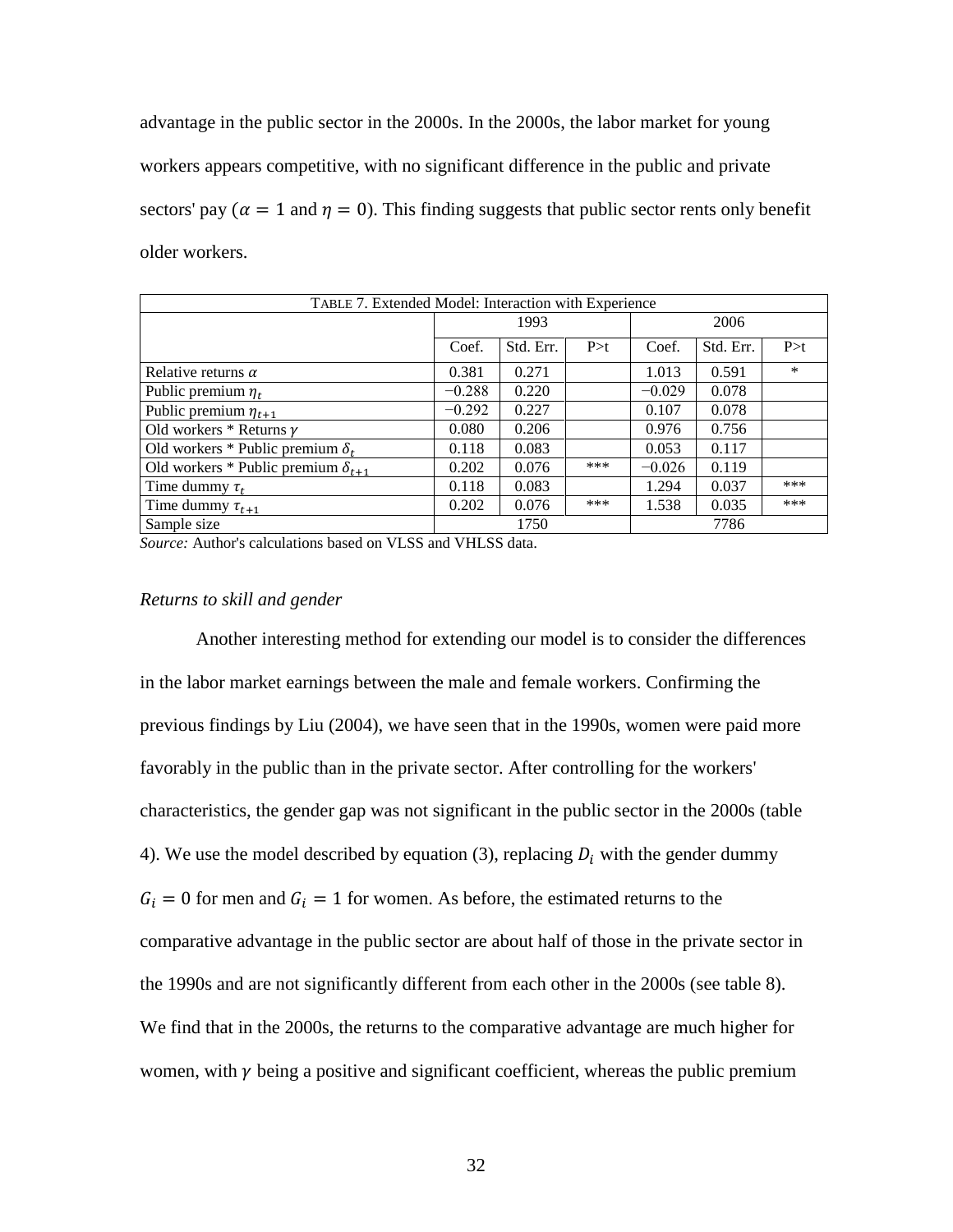is significantly lower ( $\delta$  is negative). This result suggests that women with a high comparative advantage are discriminated against in the private sector and that they have a larger incentive to enter the public sector whereas male employees in the public sector mostly benefit from a constant premium, independent of their comparative advantage.

| TABLE 8. Extended Model: Interaction with Gender |          |           |        |          |           |        |  |  |
|--------------------------------------------------|----------|-----------|--------|----------|-----------|--------|--|--|
|                                                  |          | 1993      |        | 2006     |           |        |  |  |
|                                                  | Coef.    | Std. Err. | P > t  | Coef.    | Std. Err. | P > t  |  |  |
| Relative returns $\alpha$                        | 0.499    | 0.277     | $\ast$ | 1.053    | 0.559     | ∗      |  |  |
| Public premium $\eta_t$                          | $-0.153$ | 0.200     |        | 0.124    | 0.061     | $***$  |  |  |
| Public premium $\eta_{t+1}$                      | $-0.098$ | 0.198     |        | 0.195    | 0.061     | ***    |  |  |
| Women * Returns $\gamma$                         | 0.009    | 0.190     |        | 1.474    | 0.879     | $\ast$ |  |  |
| Women * Public premium $\delta_t$                | $-0.162$ | 0.076     | $***$  | $-0.318$ | 0.122     | ***    |  |  |
| Women * Public premium $\delta_{t+1}$            | $-0.079$ | 0.066     |        | $-0.300$ | 0.122     | $***$  |  |  |
| Time dummy $\tau_t$                              | $-0.162$ | 0.076     | $***$  | 1.307    | 0.043     | ***    |  |  |
| Time dummy $\tau_{t+1}$                          | $-0.079$ | 0.066     |        | 1.551    | 0.041     | ***    |  |  |
| Sample size                                      |          | 1750      |        |          | 7786      |        |  |  |

*Source:* Author's calculations based on VLSS and VHLSS data.

#### **CONCLUSION**

To explain the differences in earnings between the public and private sectors, the two usual candidates are the differences in the workers' skills and the differences in the returns to the workers' skills. The two factors have very different interpretations, and a considerable amount of research has been devoted to disentangling the former, which implies sorting by abilities, from the latter, which is an indicator of labor market segmentation. A plausible explanation for the rising public-private wage gap between 1993 and 2006 is that the selection into the public sector increased, with a greater flexibility in the hiring and the firing of workers. Using a model of comparative advantage and the differential returns between the two sectors, we find evidence that workers in the public sector have a comparative advantage in working there. Even if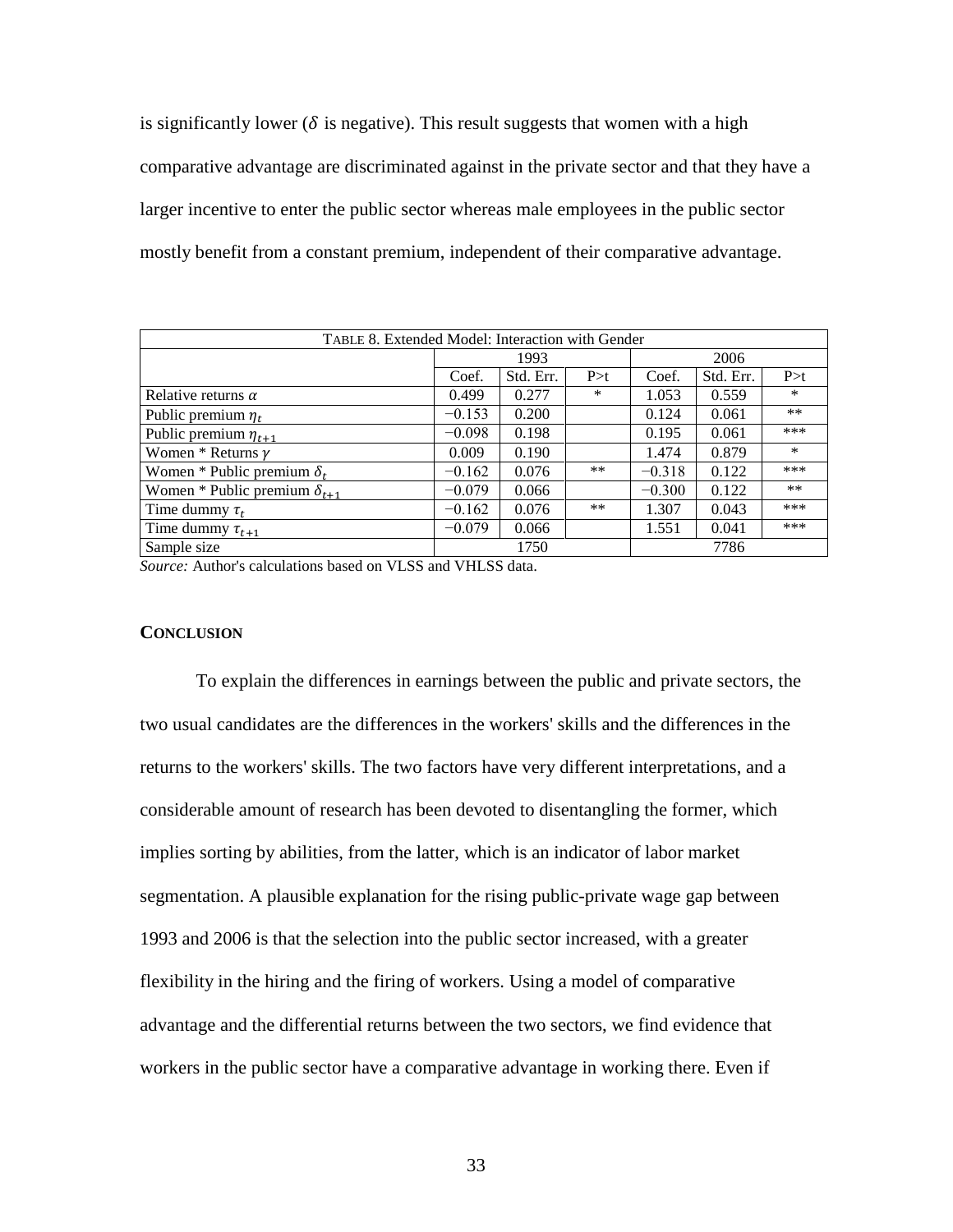selection contributes to explaining the average public-private pay gap, it does not explain the increase in this gap between the 1990s and the 2000s.

Our method emphasizes the role of the differences in returns to the workers' comparative advantage in the public and the private sectors. We find that, in the first period, workers with a comparative advantage in working in the public sector are paid less (with respect to their skills) in the public sector than in the private sector. This result is coherent with the existence of an institutional preference for low wage inequality in the public sector, similar to the unionized sector studied by Lemieux (1998). In the second period, in contrast, workers with a comparative advantage in working in the public sector earn slightly higher returns in the public sector than in the private sector. Because of the imprecision of our estimation, we cannot exclude the hypothesis that the returns are the same in the two sectors.

Unlike the "sorting scenario," our explanation does not imply a massive reallocation of workers between the sectors in the 1990s and the 2000s, which would not match historical accounts. Our explanation involves a change in the public sector wagesetting policy, with workers who are more productive receiving higher benefits. This change could be explained by increased competition between the public and private sectors to attract the best workers in the market. This change may occur for younger workers (with less than 10 years of experience), who have the same returns to skills in the public and private sector. However, we show that the relative rise in returns to workers' skills in the public sector is stronger for older workers. A political economy interpretation would suggest that in the early 2000s, at the most critical stage of the reform process, larger rents were paid to state employees to secure their political support.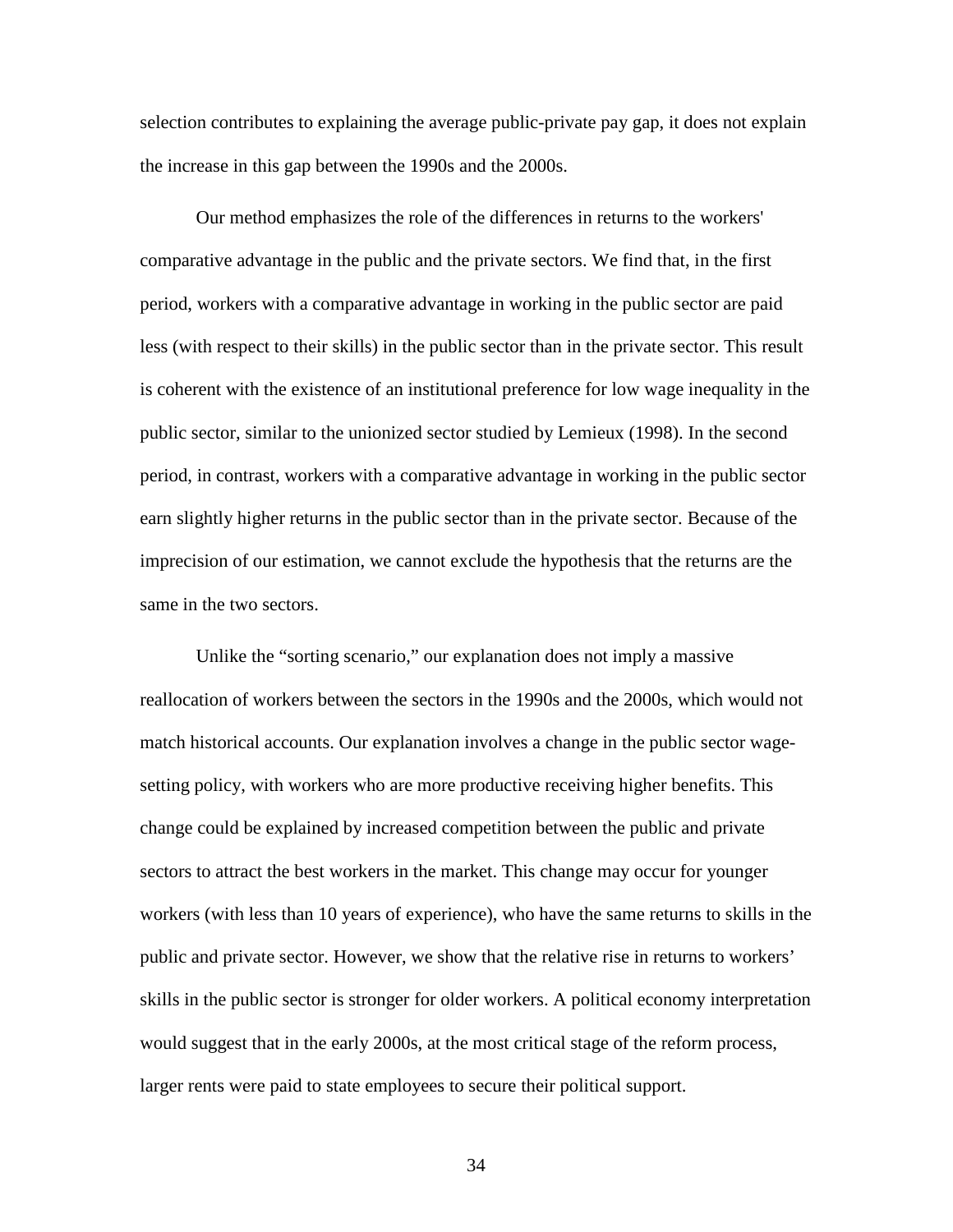We also extend our model to explore the differences between male and female earnings in the public and private sectors. We show that the public sector pays almost equal wages to men and women in the 2000s. The returns to female workers' comparative advantage are much higher in the public sector than in the private sector, suggesting that there is little discrimination against women with good qualifications in the public sector. Unfortunately, because of severe data constraints, we cannot fully exploit the benefits of our methodology to examine the effect of public-private sector differences for many other subcategories of workers. More important, the lack of precision does not allow us to estimate our model separately for urban and rural workers, who are obviously employed in very different labor markets. When we do estimate our model separately for urban and rural workers, we find similar point estimates, and thus, we are confident that our findings hold for both urban and rural areas, but the estimates are too imprecise to prove this statistically.

Finally, we document the surprising fact that despite the increase in the publicprivate gap, the overall labor market earnings inequality fell between the 1990s and the 2000s. This finding conflicts with the intuition that more competition in the labor market leads to more inequality (see Keane and Prasad 2006). However, a major finding of the literature on the transition to a market economy is that workers' compensation becomes more closely related to their productivity. Indeed, the results from the wage equations and a decomposition based on our model suggest that the decline in overall inequality is due to a greater homogeneity in workers' compensation within each sector and within groups with similar education or experience or those of the same gender. This change offsets the increase in the public-private gap. A complete analysis of this phenomenon goes beyond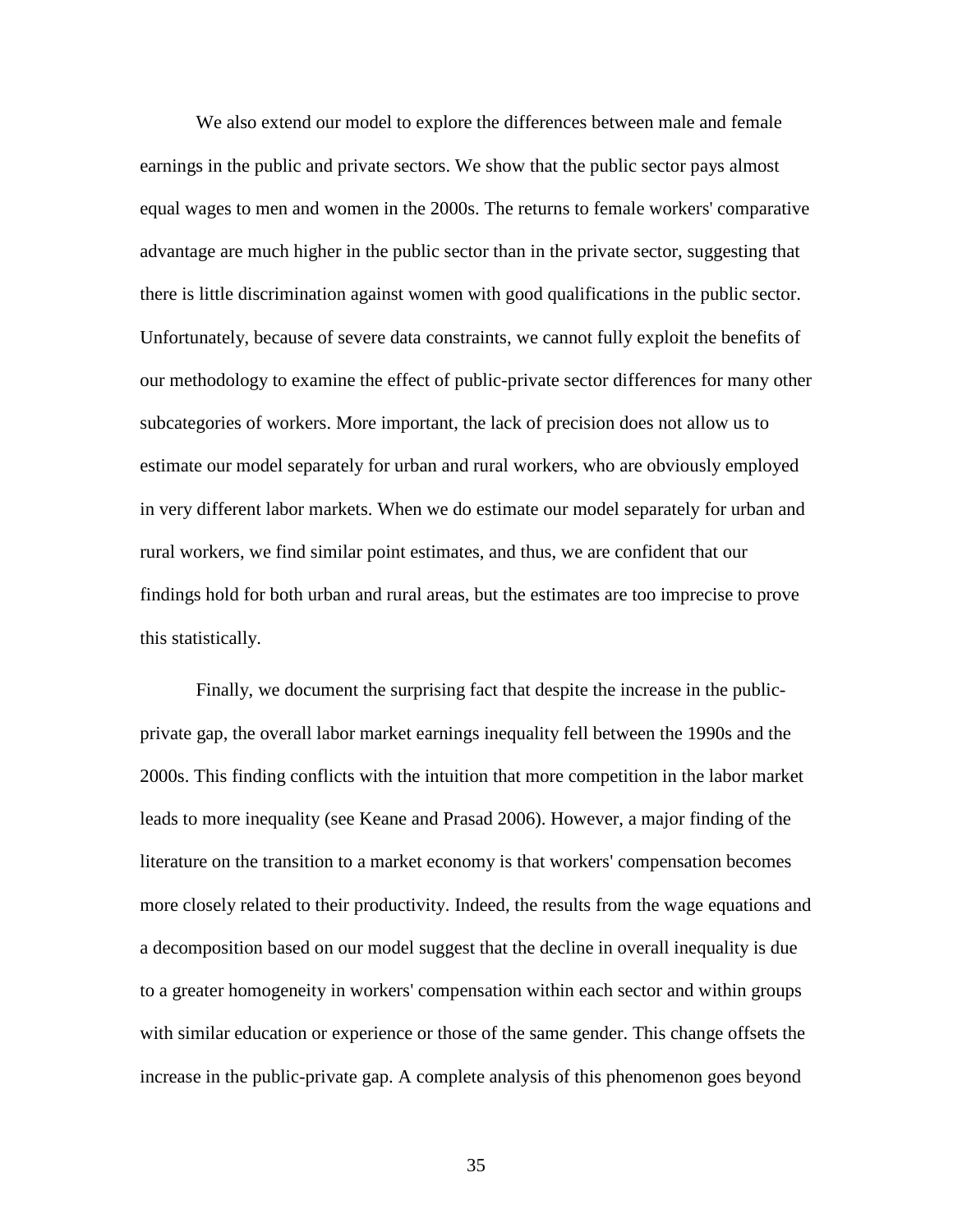the framework of our model, which only takes into account the unobserved workers' heterogeneity in relative terms. More research is needed to fully understand the causes of this phenomenon.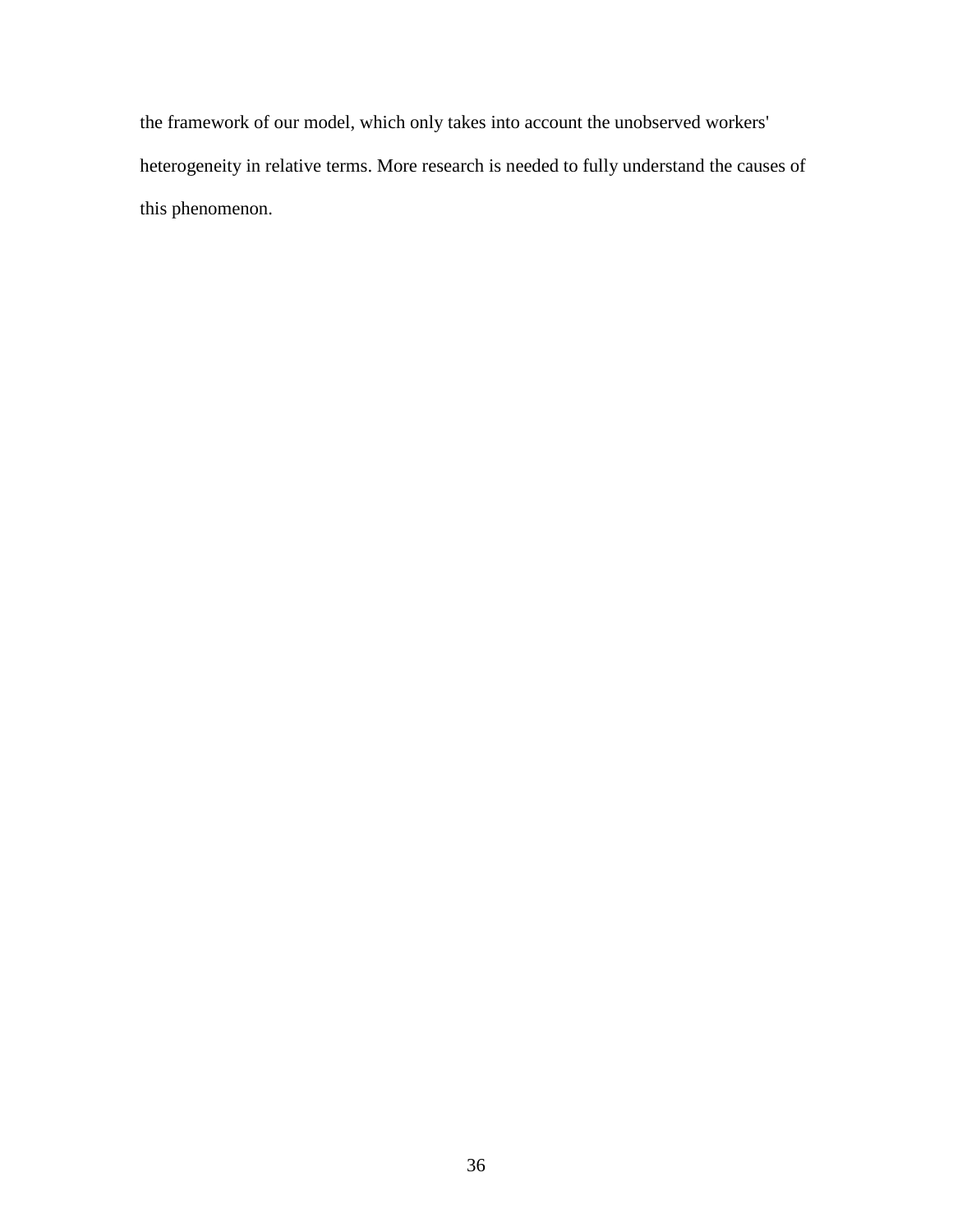#### **REFERENCES**

- Azam, M., and N. Prakash. 2010. "A Distributional Analysis of the Public-Private Wage Differential in India." IZA Discussion Paper, No. 5132.
- Bales S., and M. Rama. 2001. "Are Public Sector Workers Underpaid? Appropriate Comparators in a Developing Country." World Bank Policy Research Working Paper, No. 2747.
- Edmonds, E., and N. Pavcnik. 2006. "Trade Liberalization and the Allocation of Labor between Households and Markets in a Poor Country." *Journal of International Economics* 69 (2): 272-295.
- Eglinger, J.-P. 2005. Genèse, situation actuelle et perspectives d'avenir des compagnies générales (Töng cöng Ty) en République socialiste du Vietnam à travers les sources vietnamiennes, Thèse d'histoire sous la direction de Michel Fournié, Institut National des Langues et Civilisations Orientales.
- Fforde, A. 2007. *Vietnamese State Industry and the Political Economy of Commercial Renaissance: Dragon's tooth or curate's egg?* Oxford: Chandos.
- Frydman, R., C. Gray, M. Hessel, and A. Rapaczynski. 1999. "When Does Privatization Work? The Impact of Private Ownership on Corporate Performance in the Transition Economies." *Quarterly Journal of Economics* 114 (4): 1153-1191.
- Gallup, J. L. 2002. "The Wage Labor Market and Inequality in Vietnam in the 1990s." World Bank Policy Research Working Papers, No. 2896.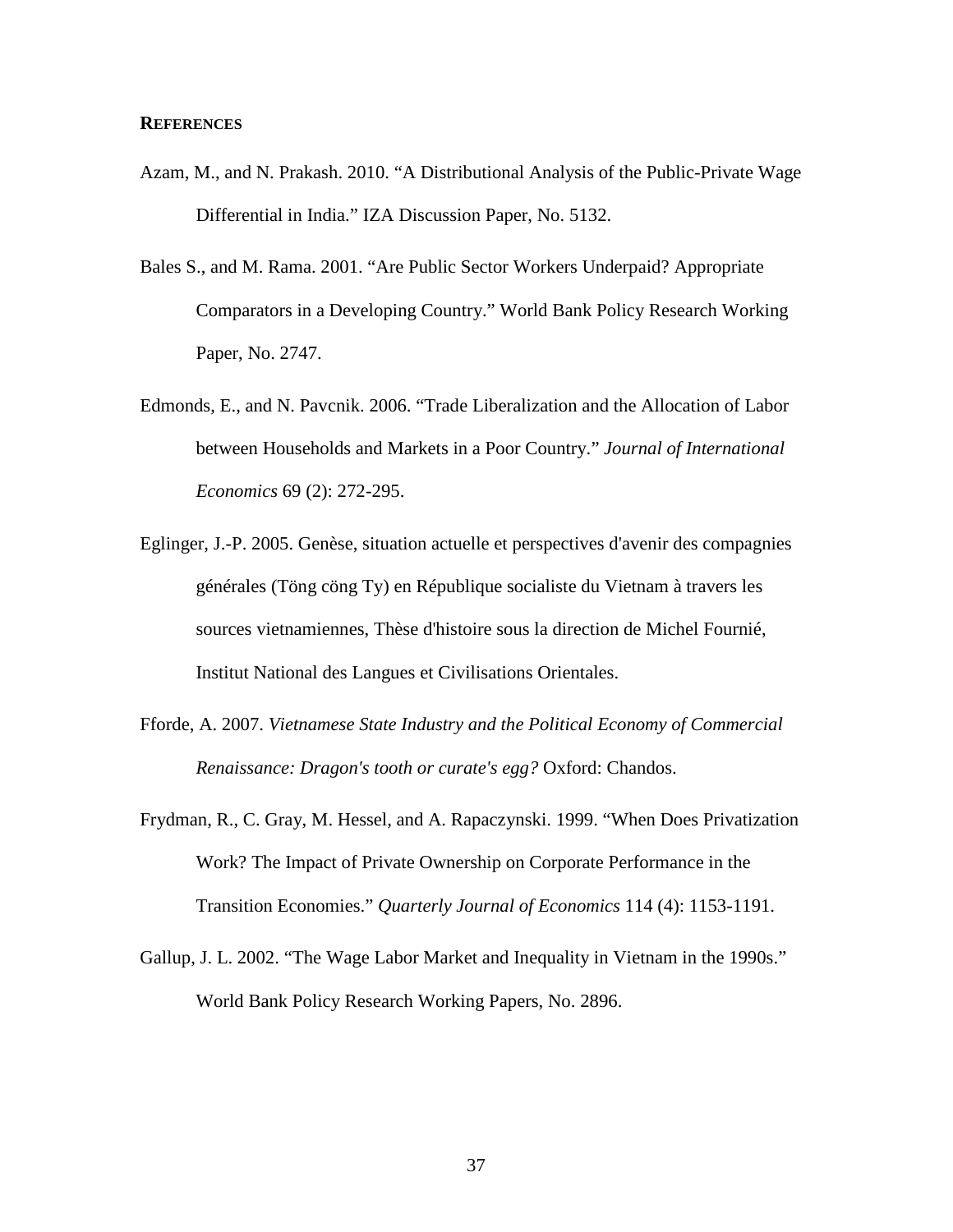- Gosling, A., and T. Lemieux. 2001. "Labor Market Reforms and Changes in Wage Inequality in the United Kingdom and the United States." NBER Working Papers, No. 8413.
- M. P. Keane and E. S. Prasad. 2006. "Changes in the Structure of Earnings During the Polish Transition." *Journal of Development Economics* 80: 389– 427.
- Lemieux, T. 1998. "Estimating the Effects of Unions on Wage Inequality in a Panel Data Model with Comparative Advantage and Nonrandom Selection." *Journal of Labor Economics* 16 (2): 261-291.
- Liu, A. Y. C. 2004. "Sectoral Gender Wage Gap in Vietnam." *Oxford Development Studies* 32 (2): 225-240.
- Machado, J., and J. Mata. 2005. "Counterfactual Decomposition of Changes in Wage Distributions using Quantile Regression." *Journal of Applied Econometrics* 20: 445-465.
- McCaig, B. 2009. "Exporting out of Poverty: Provincial Poverty in Vietnam and US market access." Australian National University Working Papers, No. 502.
- Mac Millan, J., and C. Woodruff. 1999. "Interfirm Relationships and Informal Credit in Vietnam." *Quarterly Journal of Economics* 114 (4): 1285-1320.
- Oaxaca, R. 1973. "Male-Female Differentials in Urban Labor Markets." *International Economic Review* 14: 693-709.
- Painter, M. 2005. "The Politics of State Sector Reforms in Vietnam: Contested Agendas and Uncertain Trajectories." *Journal of Development Studies* 41 (2): 261-283.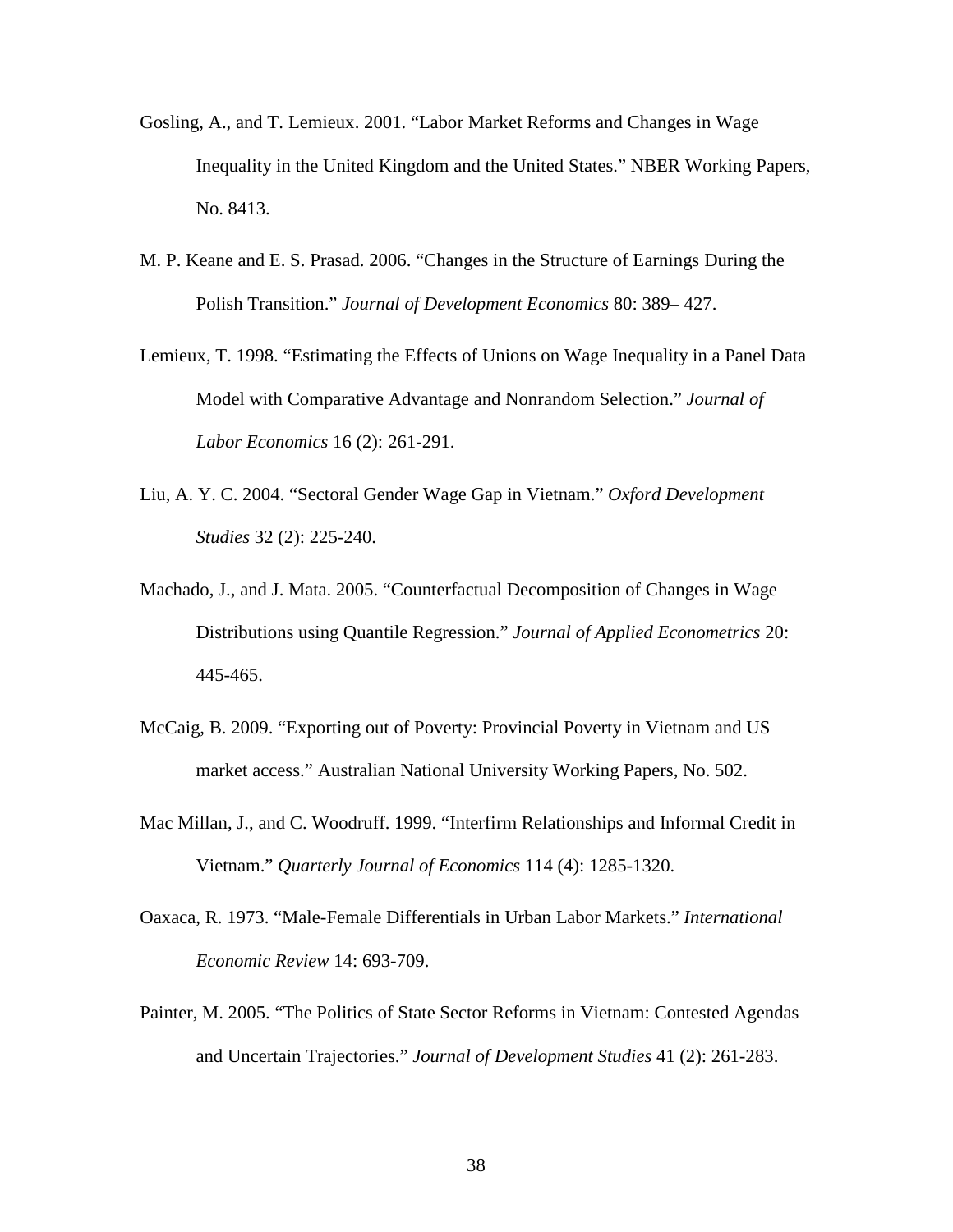- Ravallion, M., and D. van de Walle. 2006. "Land Reallocation in an Agrarian Transition." *Economic Journal* 116 (514): 924-942.
- Suri, T. 2011. "Selection and Comparative Advantage in Technology Adoption." *Econometrica* 79 (1): 159-209.

Vietnam's Socio-Economic Development. 2008. *Vietnam's Socio-Economic Development: A Social Science Review*, No.55, Vietnam Institute of Economics, Hanoi.